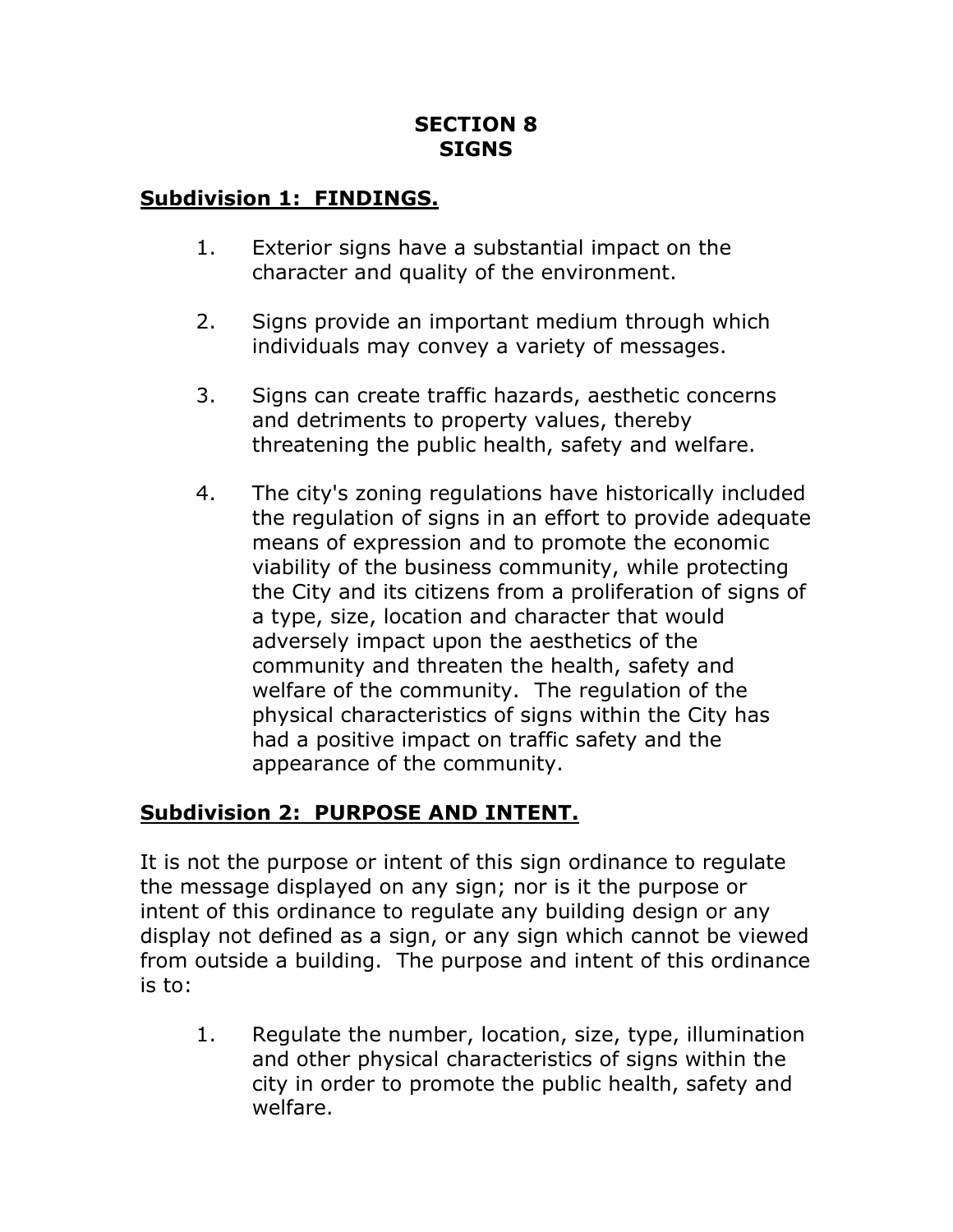- 2. To establish standards which permit property owners the opportunity to identify and advertise themselves, goods, or services; to preserve and protect the value of land, buildings and landscapes and promote the attractiveness of the community; to ensure that signs in the City are not a safety hazard to lives and/or property; to eliminate confusion in locating goods, services and facilities, and to preserve order and to encourage business to erect permanent signs and discourage temporary and/or portable signs.
- 3. Improve the visual appearance of the City while providing for effective means of communication, consistent with constitutional guarantees and the City's goals of public safety and aesthetics.
- 4. Provide for fair and consistent enforcement of the sign regulations set forth herein under the zoning authority of the City.

## **Subdivision 3: EFFECT.**

A sign may be erected, mounted, displayed or maintained in the city if it is in conformance with the provisions of this ordinance. The effect of this ordinance, as more specifically set forth herein, is to:

- 1. Allow a wide variety of sign types in commercial zones, and a more limited variety of signs in other zones, subject to the standards set forth in this sign ordinance.
- 2. Allow certain small, unobtrusive signs incidental to the principal use of a site in all zones when in compliance with the requirements of this sign ordinance.
- 3. Prohibit signs whose location, size, type, illumination or other physical characteristics negatively affect the environment and where the communication can be accomplished by means having a lesser impact on the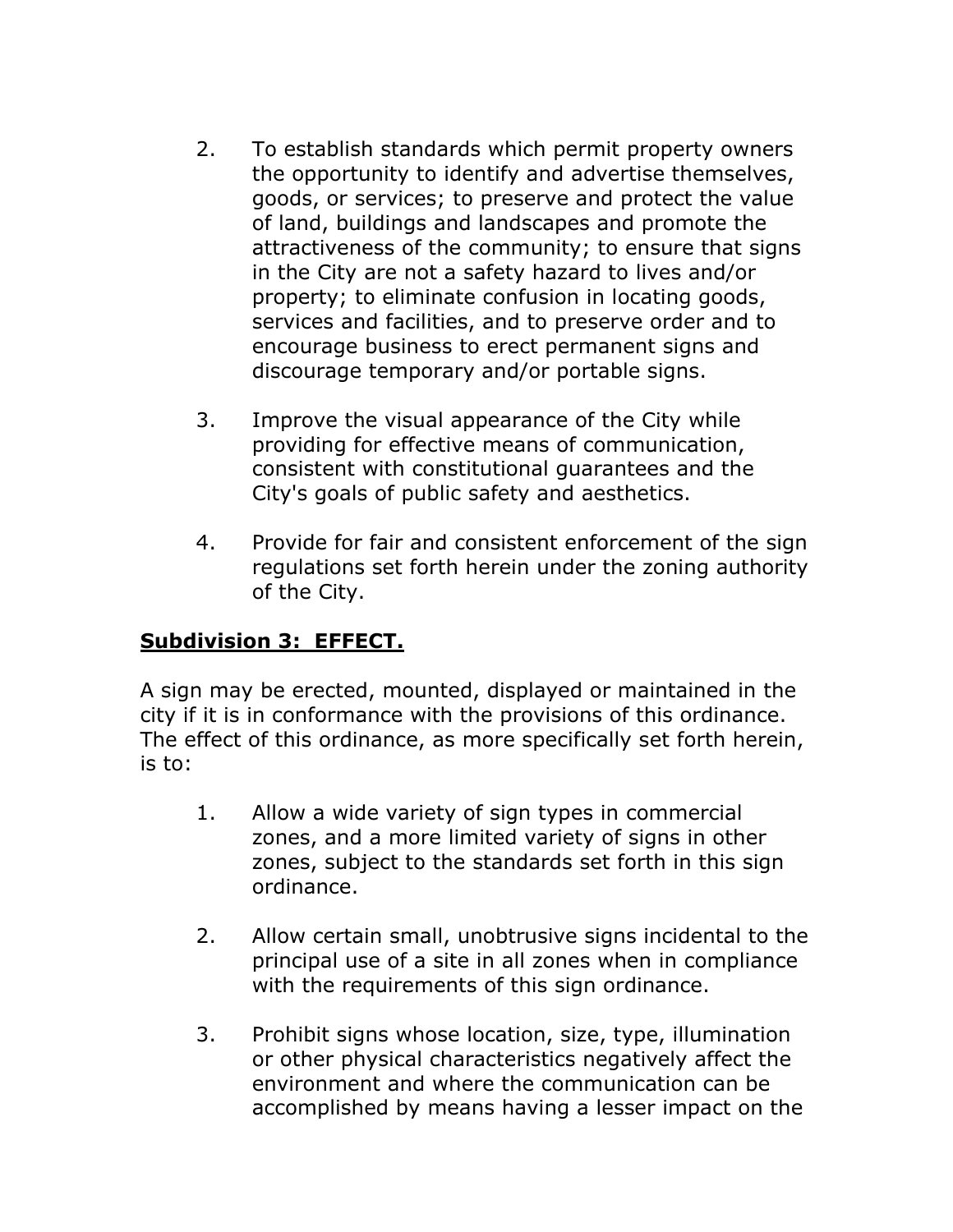environment and the public health, safety and welfare.

4. Provide for the enforcement of the provisions of this sign ordinance.

## **Subdivision 4: SEVERABILITY.**

If any section, subsection, sentence, clause, or phrase of this Sign Ordinance is for any reason held to be invalid, such invalidity shall not affect the validity or enforceability of the remaining portions of this Sign Ordinance. The City Council hereby declares that it would have adopted the Sign Ordinance in each section, subsection, sentence, or phrase thereof, irrespective of the fact that any one or more sections, subsections, sentences, clauses, or phrases be declared invalid.

### **Subdivision 5: DEFINITIONS.**

The following words and phrases, when used in this Section 8, shall have the following meanings, unless the context clearly indicates otherwise:

- 1. **ABANDONED:** A sign or sign structure which meets one of the following criteria:
	- A. the sign has not been used for signage for twelve (12) consecutive months;
	- B. the sign identifies, advertises or provides direction to a use, business, industry or service which has ceased existence for ninety (90) days or more; or
	- C. the sign remains after demolition of the principal structure; is deemed to be abandoned. Signs which are present because of being legally established nonconforming signs, or signs which have required a conditional use permit or a variance shall also be subject to the definition of abandoned sign.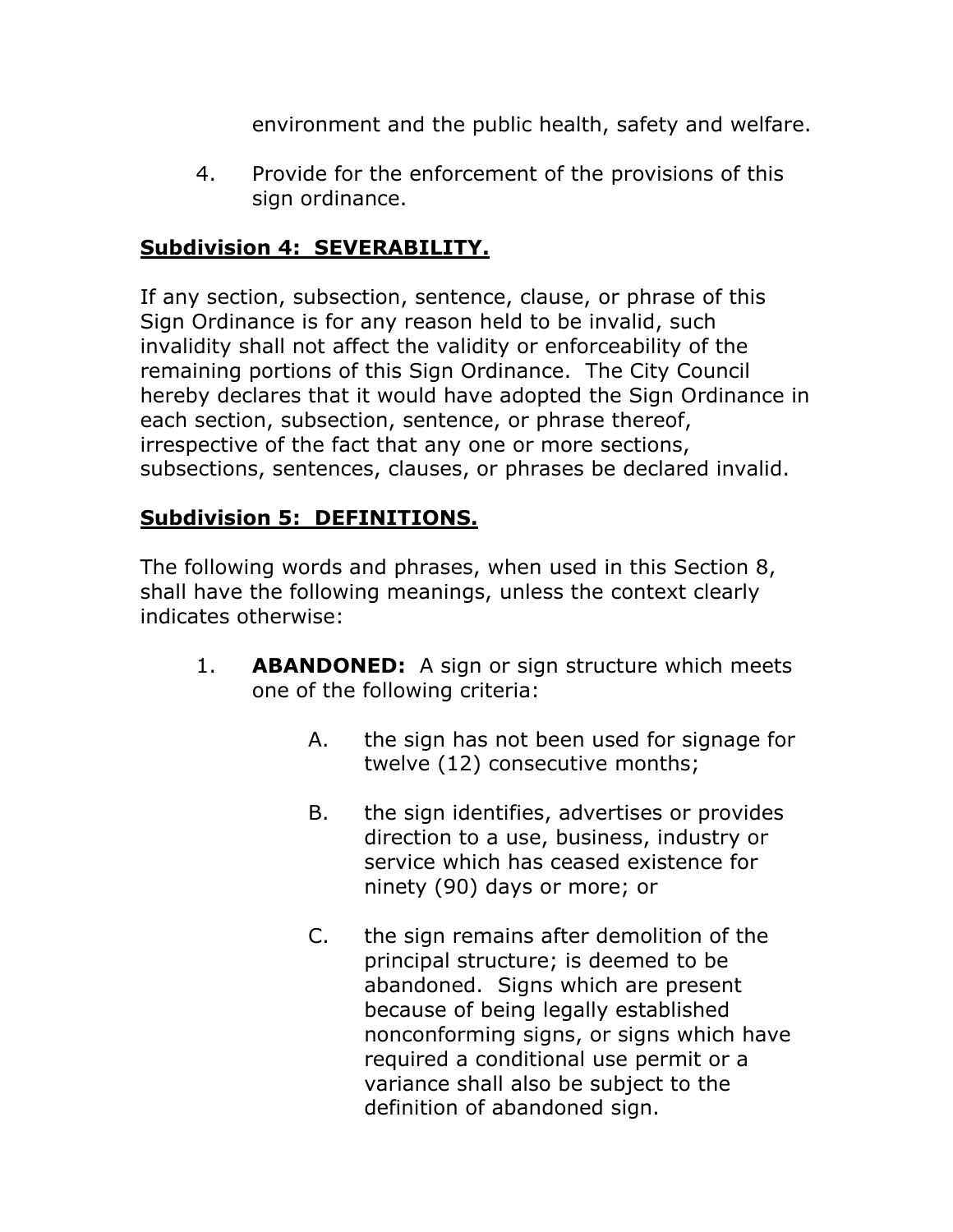- 2. **AREA OF SIGN:** The area of a sign face enclosed in a frame or cabinet shall be determined on the basis of the outer dimensions of the frame or cabinet surrounding the sign face. Where the frame or cabinet is not in the shape of a rectangle, square, triangle, or circle, the sign face area shall be determined by enclosing the extreme limits of the frame or cabinet within a single continuous perimeter in a common geometric shape. Supporting framework or bracing that is clearly incidental to the display itself shall not be computed as sign area. Double-faced (back-to-back) freestanding signs shall be considered as a single sign face for purposes of calculating allowable sign area only if the distance between each sign face does not exceed two (2) feet and the copy is identical on both faces. Standard formulas for common geometric shapes shall be used for computing sign area(s). Symbols, flags, pictures, wording, figures or other forms of graphics painted on or attached to windows, walls, awnings, free-standing structures, suspended by balloons, or kites or on persons, animals, or vehicles are considered a sign for purposes of in calculating the overall square footage. Nothing in the paragraph shall be interpreted to authorize any specific type of sign.
- 3. **AWNING:** A roof-like cover, often of fabric, plastic, metal or glass designed and intended for protection from the weather or as a decorative embellishment, and which projects from a wall or roof of a structure primarily over a window, walk, or the like. Any part of an awning which also projects over a door shall be counted as an awning. A canopy is considered an awning for purposes of this ordinance.
- 4. **AWNING SIGN:** A building sign or graphic printed on or in some fashion attached directly to the awning material.
- 5. **BILLBOARD:** A type of off-premise sign which is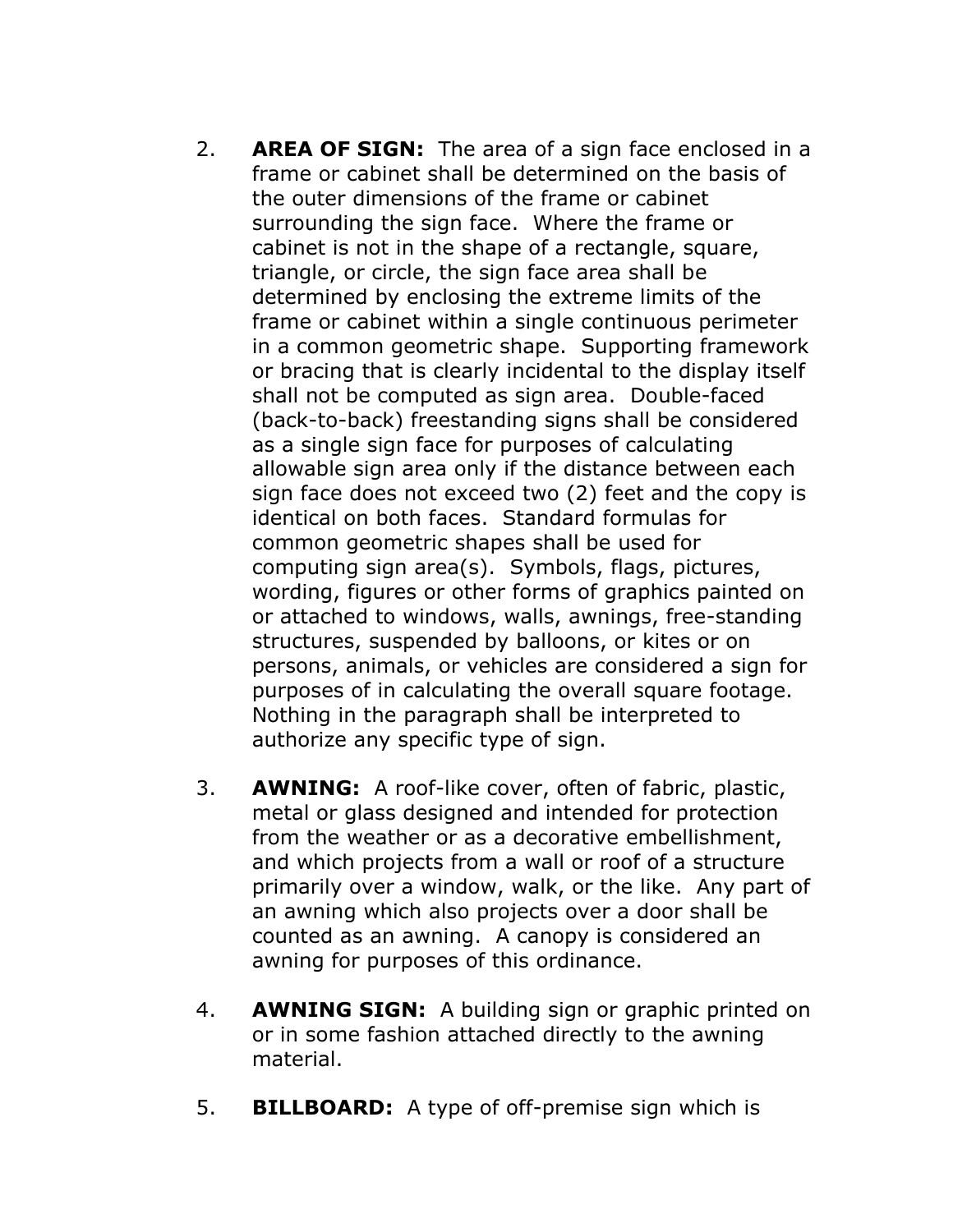larger than thirty-two (32) square feet.

- 6. **BUILDING SIGN:** Any sign attached or supported by any Building.
- 7. **COMMERCIAL SPEECH:** Speech advertising a business, profession, commodity, service or entertainment.
- 8. **ELEVATION:** The view of the side, front, or rear of a given structure(s).
- 9. **ERECT:** Activity of constructing, building, raising, assembling, placing, affixing, attaching, creating, painting, drawing or any other way of bringing into being or establishing.
- 10. **FACADE:** The area of the walls that face the abutting public right-of-way.
- 11. **FLAG:** Any fabric or similar lightweight material attached at one end of the material, usually to a staff or pole, so as to allow movement of the material by atmospheric changes and which contains distinctive colors, patterns, symbols, emblems, insignia, or other symbolic devices.
- 12. **FLASHING SIGN:** A directly or indirectly illuminated sign which exhibits changing light or color effect by any means, so as to provide intermittent illumination which includes the illusion of intermittent flashing light by means of animation. Also any mode of lighting which resembles zooming, twinkling, or sparkling.
- 13. **FREESTANDING SIGN:** Any sign which has supporting framework that is placed on, or anchored in, the ground and which is independent from any building or other structure.
- 14. **GRADE:** Grade shall be construed to be the average final ground elevation after construction within fifty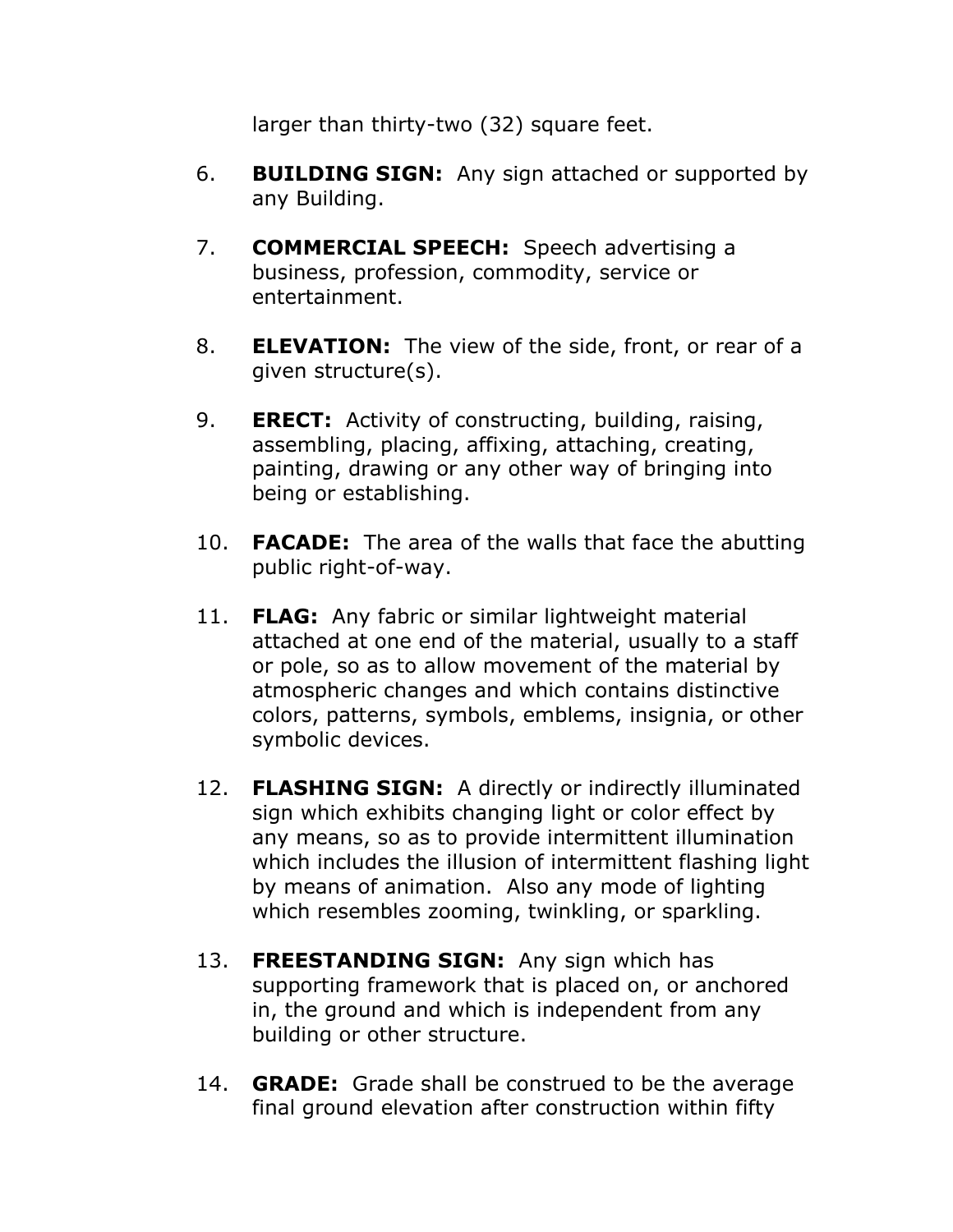(50) feet of the sign. Earth mounding criteria for landscaping and screening is not part of the final grade for sign height computation.

- 15. **HEIGHT OF SIGN:** The height of the sign shall be computed as the vertical distance measured from the highest attached component of the sign to either the grade or the top of the nearest curb of the street on which the sign fronts, whichever is greatest.
- 16. **ILLUMINATED SIGN:** Any sign which contains an element designed to emanate artificial light internally or externally.
- 17. **IMPROVED LOT:** A lot or site that is not an unimproved lot.
- 18. **LEGALLY ESTABLISHED NONCONFORMING SIGN:** Any sign and its support structure lawfully erected prior to the effective date of this ordinance which fails to conform to the requirements of this ordinance. A sign which was erected in accordance with a variance granted prior to the adoption of this ordinance and which does not comply with this ordinance shall be deemed to be a legal nonconforming sign. A sign which was unlawfully erected shall be deemed to be an illegal sign.
- 19. **LOT:** The entire parcel of land serving as the site of a principal use, and containing all principal and accessory buildings, structures or uses. For purposes of this ordinance, individual property designations such as tax parcel, platted lot or metes and bounds descriptions shall not define the boundaries of each lot. If any portion of a use or structure used to identify the amount or type of regulation under this ordinance occupies a tax parcel, platted lot or metes and bounds description, the entire tax parcel, platted lot or metes and bounds described property shall be included in the "lot".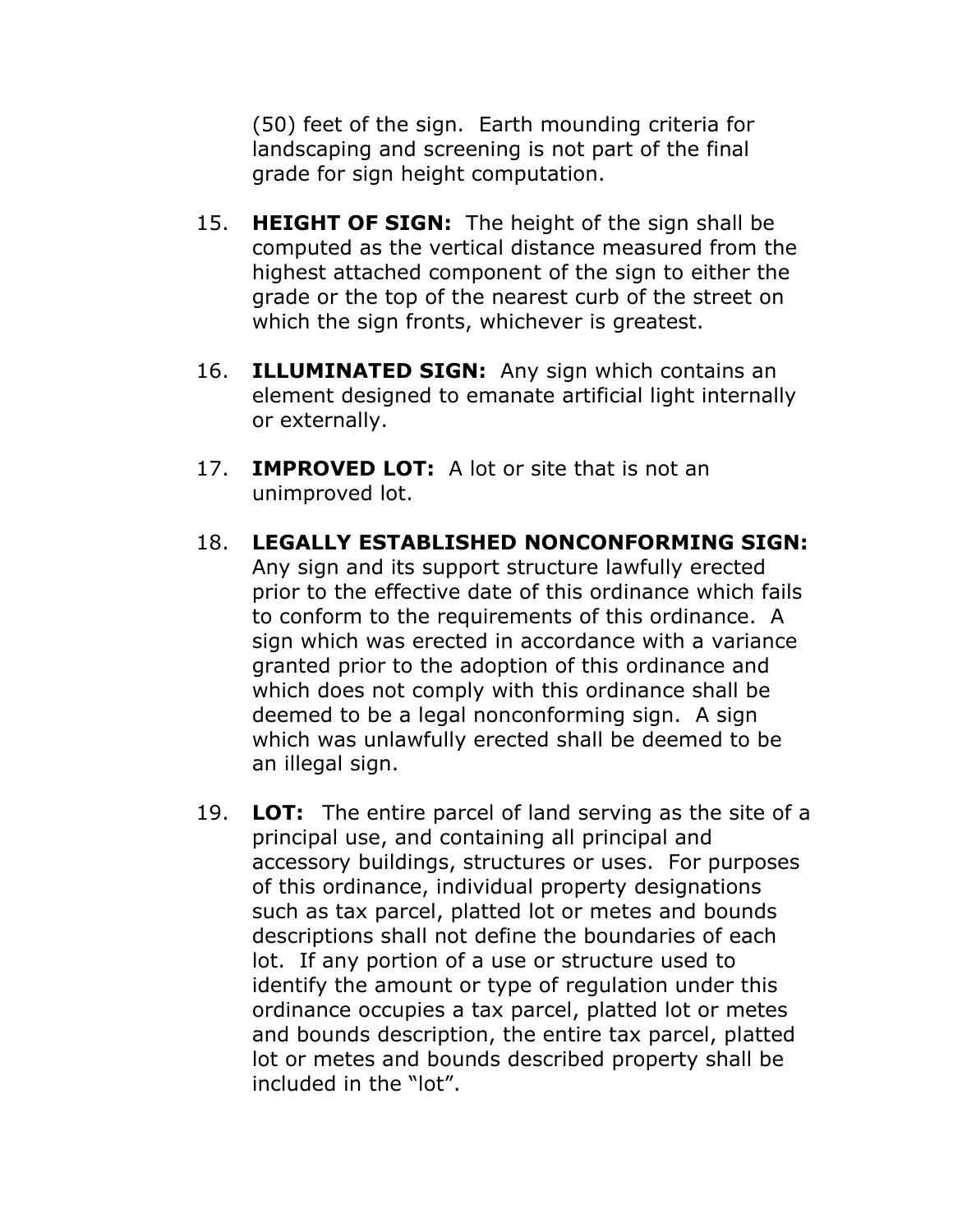- 20. **MARQUEE:** Any permanent roof-like structure projecting beyond a building or extending along and projecting beyond the wall of that building, generally designed and constructed to provide protection from the weather.
- 21. **MARQUEE SIGN:** Any building sign painted, mounted, constructed or attached in any manner, on a marquee.
- 22. **MULTIPLE USE SITE:** Any site which has more than one (1) tenant, and each tenant has a separate ground level exterior public entrance.
- 23. **NON-COMMERCIAL SPEECH:** Dissemination of messages not classified as Commercial Speech which include, but are not limited to, messages concerning political, religious, social, ideological, public service and informational topics.
- 24. **OFF-PREMISE SIGN:** A sign which directs the attention of the public to a business, activity conducted, or product sold or offered at a location not on the same lot where such sign is located. For purposes of this sign ordinance, easements and other appurtenances shall be considered to be outside such lot and any sign located or proposed to be located in an easement or other appurtenance shall be considered an off-premise sign.
- 25. **OWNER:** In the case of a lot, the legal owner of the lot as officially recorded by Benton County, and including fee owners, contract for deed purchasers and ground lessees. In the case of a sign, the owner of the sign including any lessees. An owner of a lot shall be ultimately responsible for compliance with this ordinance for any signs erected on its property.
- 26. **PORTABLE SIGN:** Any sign which is manifestly designed to be transported, including by trailer or on its own wheels, even though the wheels of such sign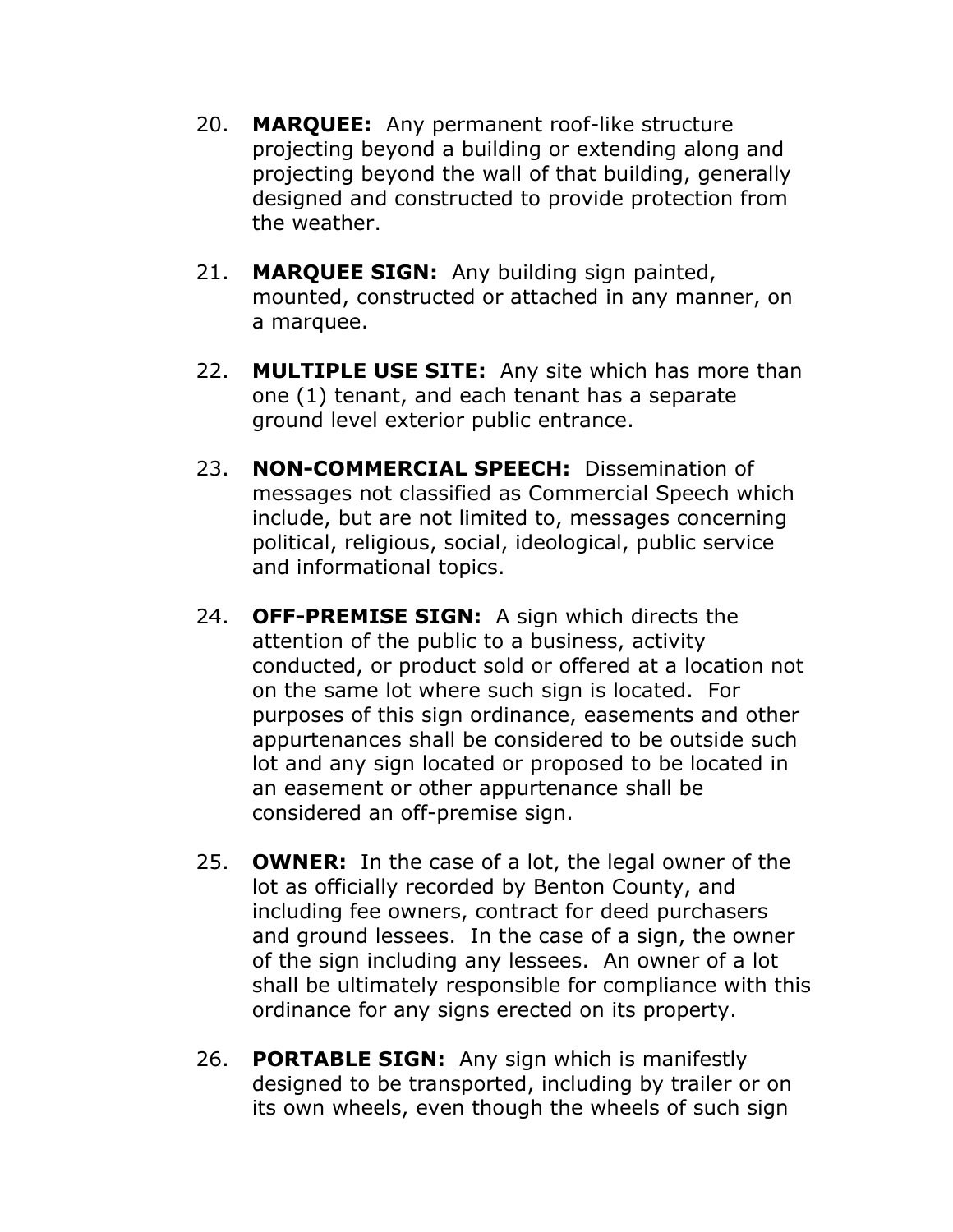may be removed and the remaining chassis or support is converted to another sign or attached temporarily or permanently to the ground since this characteristic is based on the design of such a sign.

- 27. **PUBLIC NOTICES:** Official notices posted by public officers, employees or their agents in the performance of their duties, or as directed by such officers, employees or agents.
- 28. **PUBLIC RIGHT-OF-WAY:** The entire right-of-way of any public roadway and/or sidewalk. Also includes any publicly owned or operated property.
- 29. **PYLON SIGN:** Any freestanding sign which has its supportive structure(s) anchored in the ground and which has a sign face elevated above ground level by pole(s) or beam(s) and with the area below the sign face open.
- 30. **RESIDENTIAL DISTRICT:** Any district zoned for residential uses.
- 31. **ROADWAY:** Any street, road, highway, cartway or alley, whether publicly or privately maintained. Roadway does not include driveways or parking lots.
- 32. **ROOF:** The exterior surface and its supporting structure on the top of a building or structure. The structural make-up of which conforms to the roof structures, roof construction and roof covering sections of the Uniform Building Code.
- 33. **ROOF LINE:** The upper-most edge of the roof or in the case of an extended facade or parapet, the uppermost height of said facade.
- 34. **ROOF SIGN:** Any sign erected and constructed wholly on and above the roof of a building, supported by the roof structure, and extending vertically above the highest portion of the roof.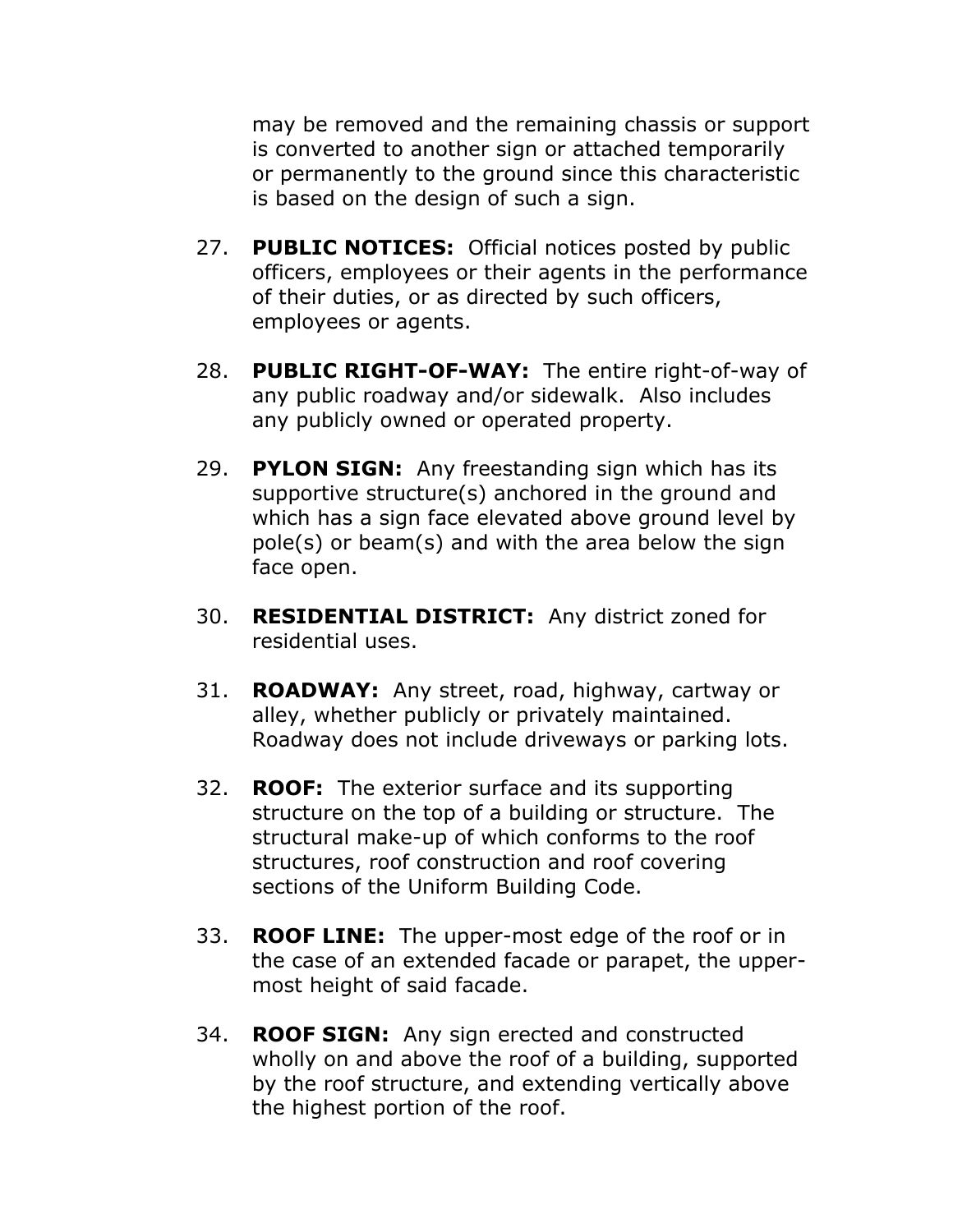- 35. **ROOF SIGN, INTEGRAL:** Any building sign erected or constructed as an integral or essentially integral part of a normal roof structure of any design, so that no part of the sign extends vertically above the highest portion of the roof and so that no part of the sign is separated from the rest of the roof by a space of more than six (6) inches.
- 36. **ROTATING SIGN:** A sign or portion of a sign which turns about on an axis.
- 37. **SHIMMERING SIGNS:** A sign which reflects an oscillating sometimes distorted visual image.
- 38. **SIDEWALK:** Any public or quasi-public pedestrian walkway.
- 39. **SIGN:** Any letter, word or symbol, poster, picture, statuary, reading matter or representation in the nature of advertisement, announcement, message or visual communication, whether painted, posted, printed, affixed or constructed, including all associated brackets, braces, supports, wires and structures, which is displayed for informational or communicative purposes and intended to be viewed by the public. A sign in which the message is discernible from outside of the lot or from the exterior of a building and more than ten (10) feet away is presumed to be intended to be viewed by pedestrian or vehicular traffic. Public notices shall not be a sign for purposes of this ordinance.
- 40. **SIGN FACE:** The surface of the sign upon, against, or through which the message of the sign is exhibited.
- 41. **SIGN STRUCTURE:** Any structure including the supports, uprights, bracing and framework which supports or is capable of supporting any sign.
- 42. **SITE:** A parcel or combination of contiguous parcels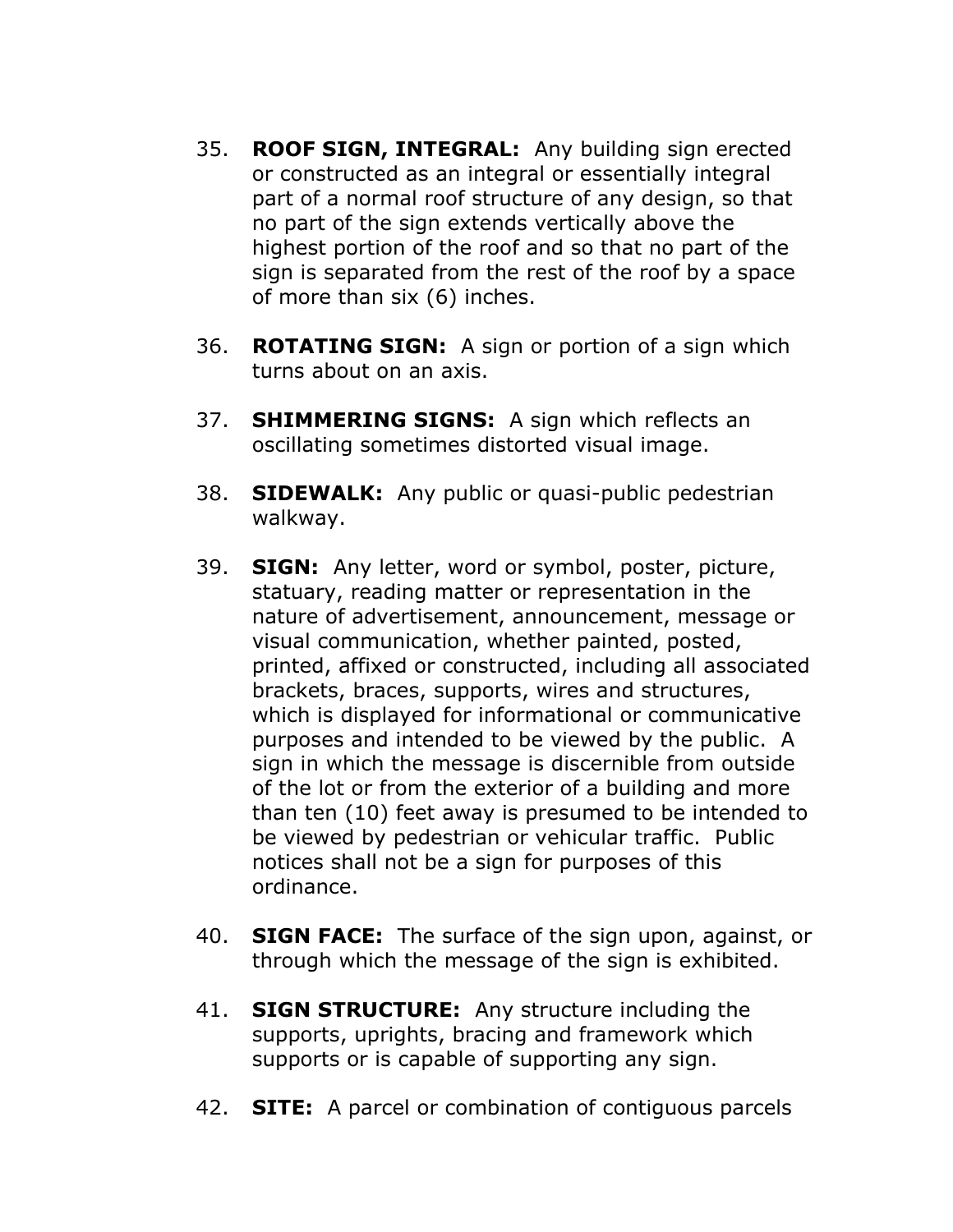which are intended, designated, and/or approved to function as an integrated unit.

- 43. **TEMPORARY SIGN:** A sign erected without a permanent structure or support, or which is designed to be displayed for temporary duration. "Black signs," banners, balloons, open house signs and special event announcements are examples of temporary signs.
- 44. **TOTAL SITE SIGNAGE:** The maximum permitted combined area of all freestanding and wall identification signs allowed on a specific property.
- 45. **UNIMPROVED LOT:** A lot or site without any improvements erected on it, except any sign structures, and is not put to any other regular or sporadic use.
- 46. **VISIBLE:** Capable of being seen by a person of normal visual acuity (whether legible or not) without visual aid.
- 47. **WALL:** Any structure which defines the exterior boundaries or courts of a building or structure and which has a slope of sixty (60) degrees or greater with the horizontal plane.
- 48. **WALL SIGN:** Any building sign attached parallel to, but within two (2) feet of a wall, painted on the wall surface of, or erected and confined within the limits of an outside wall of any building or structure, which is supported by such wall or building, and which displays only one (1) sign surface.
- 49. **WINDOW SIGN:** Any building sign, pictures, symbol, or combination thereof, designed to communicate information about an activity, business, commodity, event, sale, or service, that is placed inside a window or upon the window panes or glass and is visible from the exterior of the window.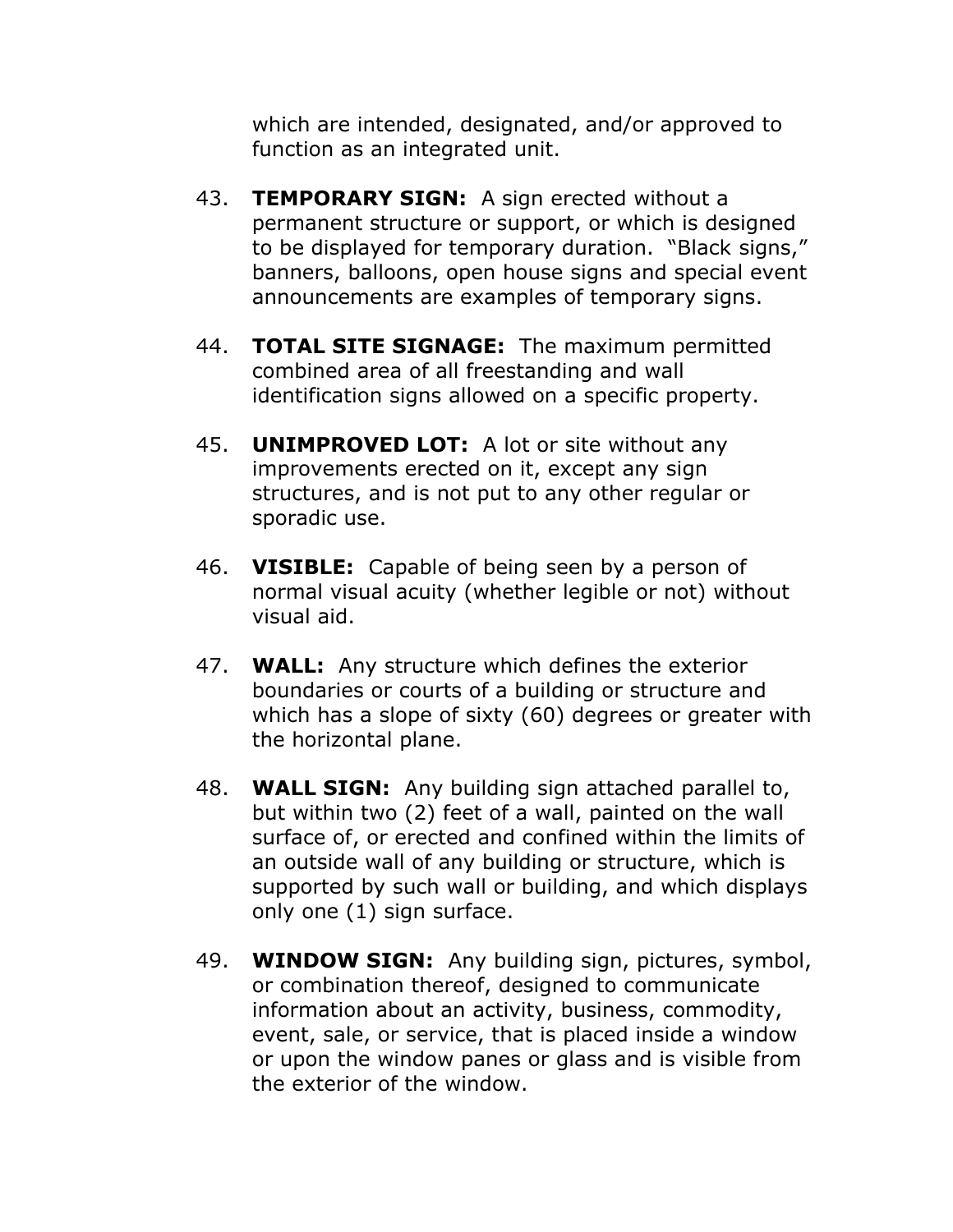The definitions set forth in this section are in addition to the definitions set forth in SECTION 4, RULES AND DEFINITIONS, which shall apply, except that in the event of a conflict, the definition in SECTION 4 shall apply.

# **Subdivision 6: PERMIT REQUIRED.**

Except as provided below, no sign shall be erected, altered, reconstructed, maintained or moved in the city without first securing a permit from the city. The content of the message or speech displayed on the sign shall not be reviewed or considered in determining whether to approve or deny a sign permit.

## **Subdivision 7: EXEMPTIONS FROM SIGN PERMIT.**

The following signs shall not require either a sign permit or a temporary sign permit. However, all signs must comply with the provisions of this ordinance or any other law or ordinance regulating the sign, including size, area and location restrictions of the sign and the lot. A sign erected or placed pursuant to this subdivision which is not in compliance may be removed by the City without advance notice.

- 1. The changing of the display surface on a painted or printed sign only. This exemption, however, shall apply only to poster replacement and/or on-site changes involving sign painting elsewhere than directly on a building.
- 2. Permanent on-premise signs up to four (4) square feet in area located in an R-1 or R-2 district or up to thirty-two (32) square feet in all other districts. This sign must comply with the aggregate area limits of the zoning district.
- 3. Temporary on-premises signs up to twelve (12) square feet in area located in an R-1 or R-2 district or up to thirty-two (32) square feet in all other districts. This sign must comply with the aggregate area limits of the zoning district.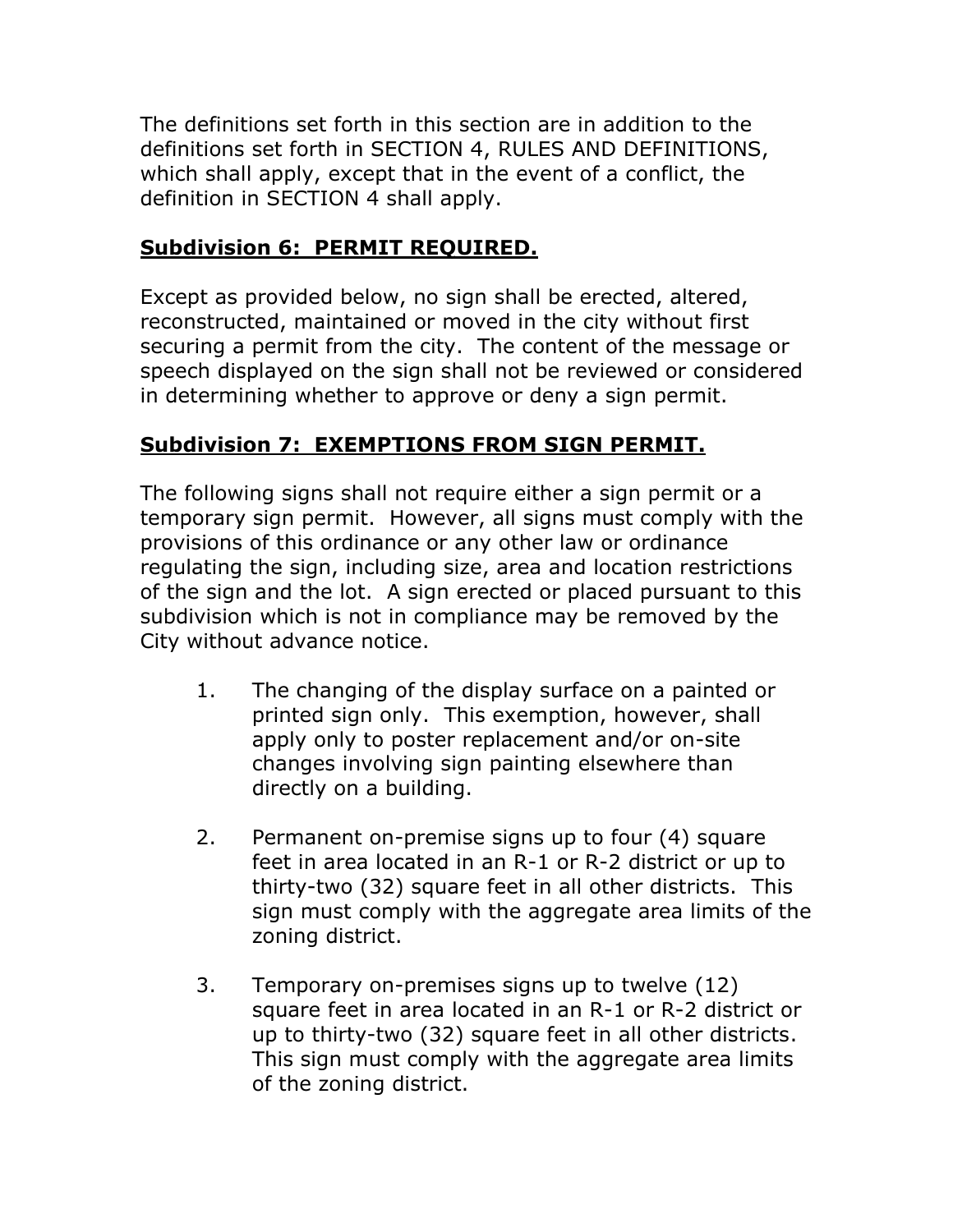- 4. Temporary off-premises signs up to four (4) square feet in area and less than three (3) feet in height providing solely directional information to the traveling public in a clear manner. It is the intent of this provision to provide improved public safety by providing assistance to the public in locating special events and locations. This sign must be removed within seventy-two (72) hours of erection, and no same or similar sign may not be placed anywhere in the City for thirty (30) days. This sign shall be exempt from the aggregate area limits of zoning districts.
- 5. Governmental signs, including but not limited to, traffic control and other regulatory purpose signs, street signs, informational signs, danger signs, and railroad crossing signs.
- 6. A building identification sign up to two (2) square feet which includes only the address and occupant identification information for emergency response or postal mail delivery. This sign shall be exempt from the aggregate area limits of zoning districts.
- 7. Any public sign (directional, safety, danger, trespassing, traffic, warning or public information) whose primary purpose is to communicate community events erected by, or on the order of, a duly constituted public office of City, County, State or Federal governments in pursuance of their public duties and provided signs are erected by or on order of a public officer or employee in the performance of official duty.
- 8. Memorial signs or tablets, names of buildings and date of erection, when cut into any masonry surface or when constructed of bronze or other incombustible material.
- 9. Window signs, provided that no more than half  $(1/2)$  of any individual window pane is covered with signs or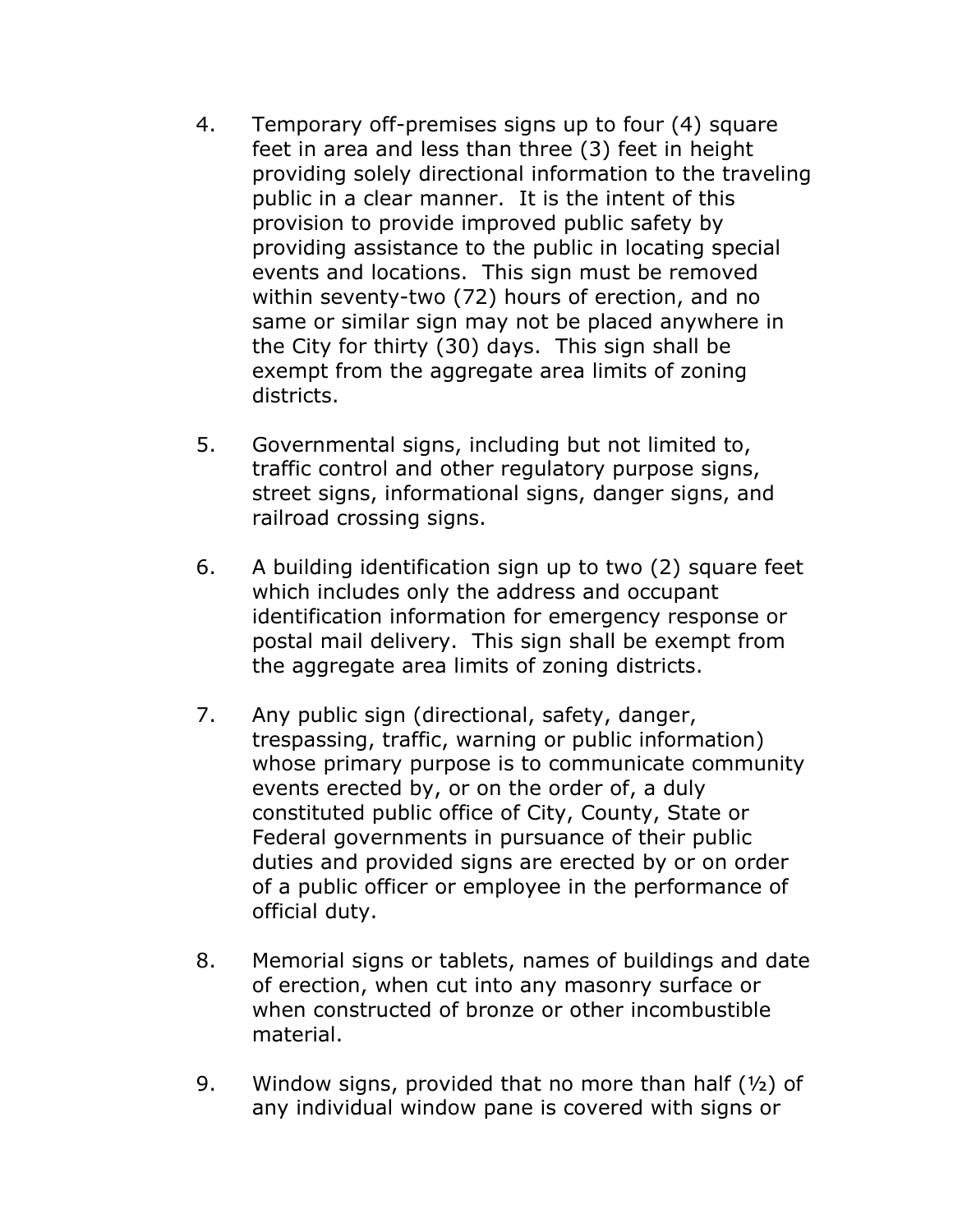painting.

- 10. A single flagpole containing no more than two (2) flags, provided that such flags shall not exceed onehalf (½) square feet in area for each lineal foot of lot frontage, or sixty (60) square feet, whichever is less, and shall not be flown from a flagpole more than thirty-five (35) feet in length. This sign shall be exempt from the aggregate area limits of zoning districts.
- 11. Decorative lighting meeting this Ordinance's other requirements.

# **Subdivision 8: TEMPORARY SIGN PERMIT.**

An applicant may secure a temporary sign permit by meeting the following requirements:

- 1. Sign will only be displayed for thirty (30) days or less, the sign has not been previously displayed in the City during the past three (3) months, and the lot has not received two or more temporary permits within the past twelve (12) months.
- 2. Sign may only be located on the property of the applicant.
- 3. Signs shall not exceed thirty-six (36) square feet and shall be less than eight (8) feet in height.
- 4. Notwithstanding Subdivision 7(1), with this permitted temporary sign, the lot or premises will not exceed the maximum aggregate sign area allowed.
- 5. Signs shall be affixed to a support structure in a weather resistant (wind, rain, snow, etc.) manner. Signs which do not remain affixed shall be immediately removed or re-secured.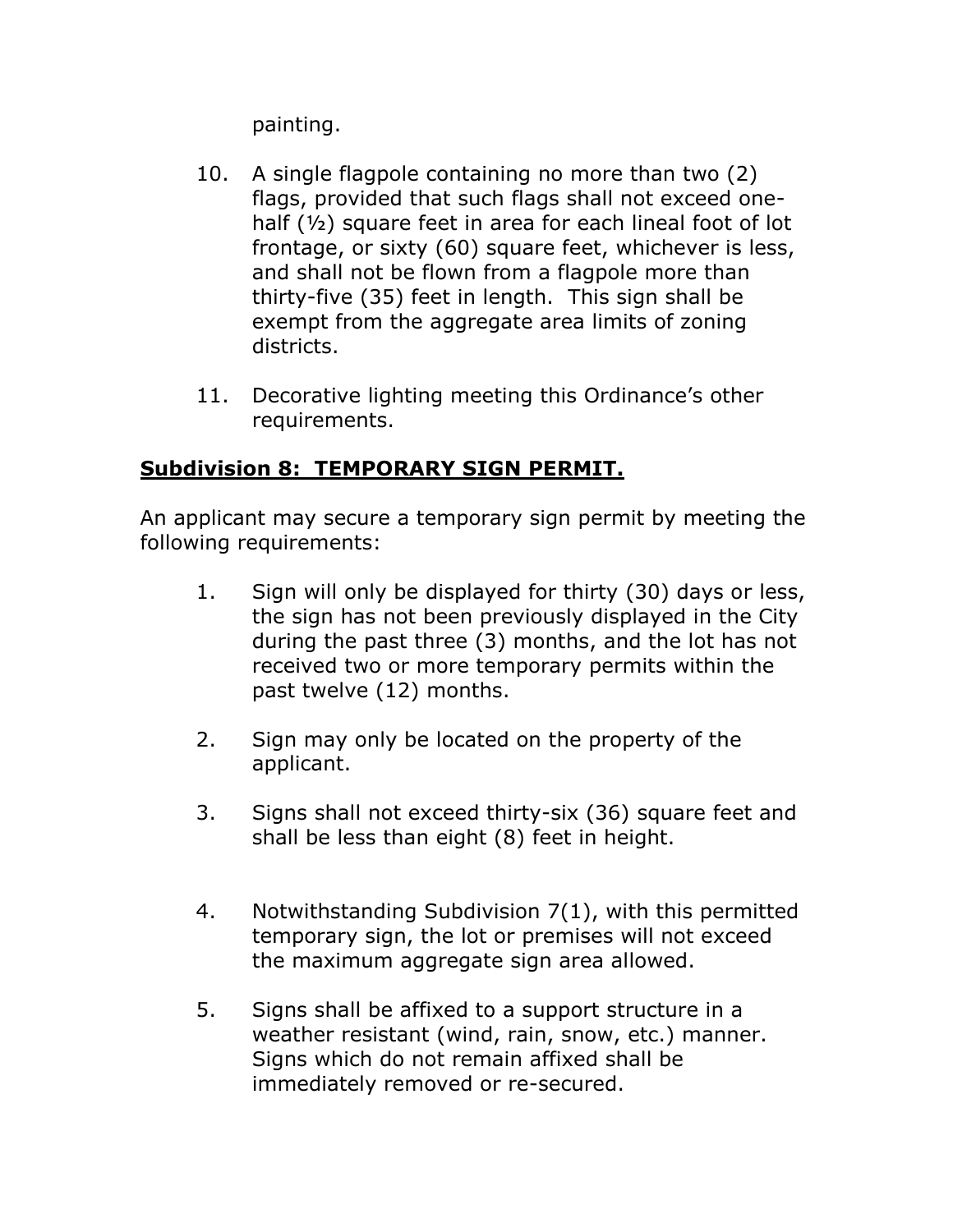- 6. Signs shall comply with all setback and side yard requirements for other structures, except where specifically noted herein, and be located on private property.
- 7. There shall be no more than one (1) temporary sign per lot at any one time.
- 8. Sign must be removed by the expiration date of the permit.
- 9. Sign shall not have any electrical, mechanical or moving parts used in its operation as a sign.
- 10. Sign may not be directly illuminated.

The City may remove any temporary sign for failure to comply with any of these provisions without notice to the sign owner.

# **Subdivision 9: REGULAR SIGN PERMIT APPLICATION.**

Application for a permit shall be on a form created by the Building Official, or in the absence of such a form, shall be in writing, addressed to the Building Official and shall contain the following information:

- 1. Names, addresses and phone numbers of the applicant, owner of the sign and lot and the contact person from firm erecting signage;
- 2. The address at which any signs are to be erected;
- 3. The legal description of the property on which the application applies;
- 4. The street on which any signs are to front;
- 5. A complete set of plans showing the necessary elevations, distances, size, location on lot and/or on building, all existing signage on the premises and details to fully and clearly represent the proposed sign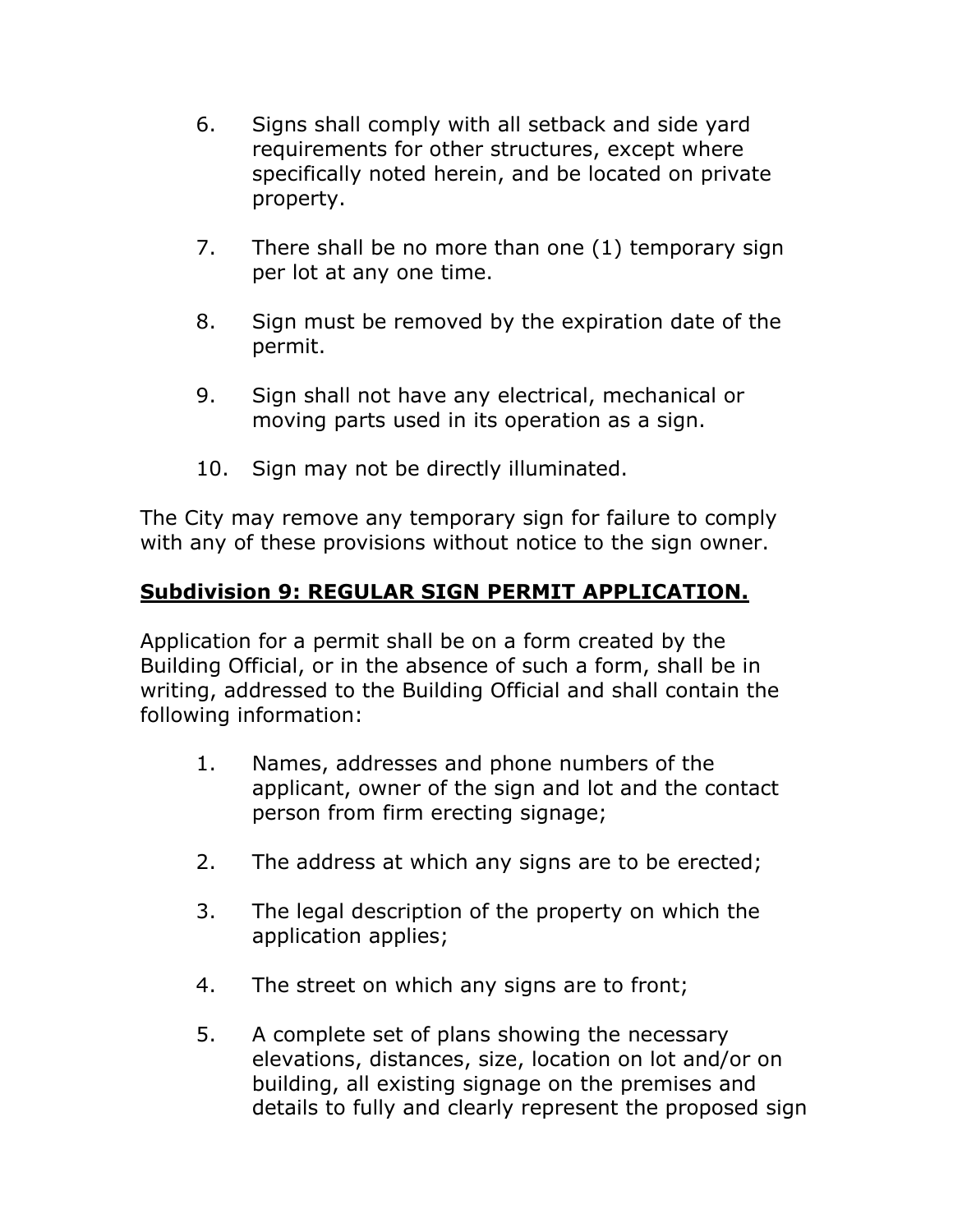request;

- 6. Photographs of existing topography and any existing signage in the vicinity;
- 7. A photo quality color rendering of all proposed signage showing its dimensions and describing materials, lettering, colors, illumination and support structure;
- 8. The cost of the sign;
- 9. Type of sign (i.e. wall sign, etc.);
- 10. Certification by applicant indicating the application complies with all requirements of the sign ordinance;
- 11. If the proposed sign is along state trunk highway or interstate highway, the application shall be accompanied by proof that the applicant has obtained a permit from the state for the sign;
- 12. Underwriter Laboratories label, if an electrical sign; and
- 13. If requested, engineering data showing the structure is designed to accommodate dead load and wind pressure, in any direction.

#### **Subdivision 10: TEMPORARY SIGN PERMIT APPLICATION.**

An application for a permit pursuant to Subdivision 8 shall be on a form created by the Building Official, or in the absence of such a form, shall be in writing, addressed to the Building Official and shall contain the following information:

- 1. Names, addresses and phone numbers of the owner of the sign;
- 2. The address at which any signs are to be erected;
- 3. The street on which any signs are to front;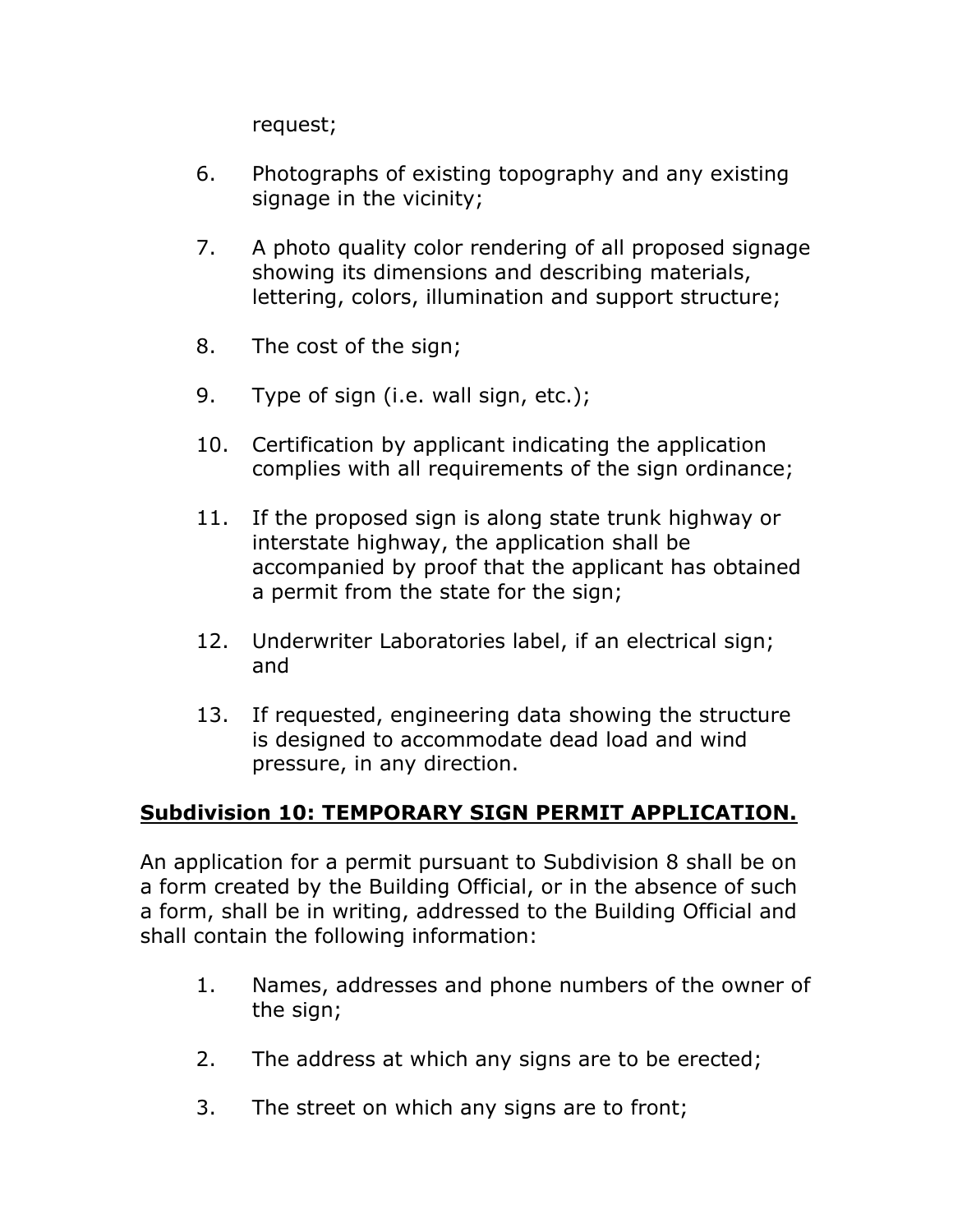- 4. A sketch of the property, including buildings and other structures, the approximate location of the sign and distance from property lines, driveways and public right-of-ways;
- 5. A description of the signage including its dimensions and describing materials, lettering, colors, and support structure;
- 6. The cost of the sign;
- 7. Type of sign (i.e. wall sign, etc.);
- 8. Certification by applicant indicating the application complies with all requirements of the sign ordinance; and,
- 9. If requested, an applicant shall provide:
	- A. engineering or technical data showing the structure is designed to accommodate dead load and wind pressure, in any direction;
	- B. permission from the property owner to erect the sign; and
	- C. evidence the sign has received any required permits for county or state highways.

#### **Subdivision 11: FEES.**

Sign permit fees are set by council resolution or ordinance each year, or as often as the City Council determines is necessary. The Council may establish fees based on the type of permit, the cost of the sign and the location of the sign. The Council may not establish fees based on the content or message of the sign. Where work for which a permit is required by this Ordinance is started or proceeded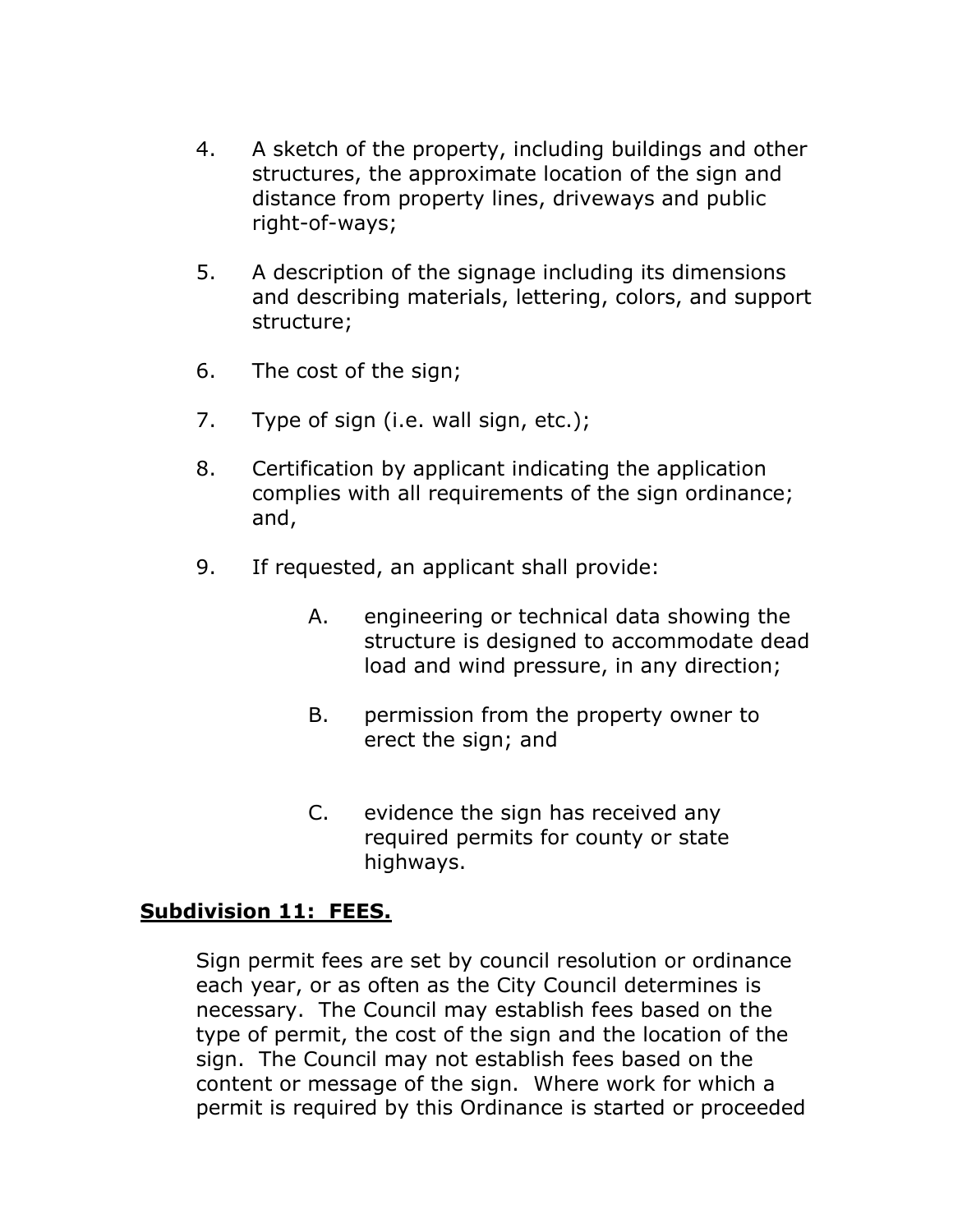with prior to obtaining a permit, the fee as provided by the City Council shall be doubled. Payment of such double fee shall neither relieve any persons from fully complying with the requirements of this Ordinance in the execution of the work nor from any other penalties prescribed herein. The City may assign a fee per sign for persons wishing to retrieve signs removed by City personnel as identified in the fee schedule. The City may also charge the costs of removal to the individual or enterprise responsible or property owner. In all cases, any additional City Expenditures shall be paid by the applicant, enterprise responsible or property owner(s) as regulated by Section 5, Subdivision 13.

## **Subdivision 12: APPLICATION TIME LINE.**

The building official shall approve or deny the sign permit in an expedited manner no more than sixty (60) days from the receipt of the complete application, including applicable fee. All permits not approved or denied within sixty (60) days shall be deemed approved unless this period is extended pursuant to Minn. Stat. § 15.99. If the permit is denied, the issuing authority shall prepare a written notice of denial within ten (10) days of its decision, describing the applicant's appeal rights, and send it by certified mail, return receipt requested, to the applicant.

# **Subdivision 13: GENERAL REQUIREMENTS.**

- 1. Extension into Right-of-Way. Except as specifically provided, no sign shall be erected so that it extends or projects over a sidewalk, alley, street or highway. A sign which is erected or maintained flat against any building or structure may extend or project no more than fifteen (15) inches into the sidewalk or roadway. The provisions of this subsection do not prohibit the erection and maintenance of awnings or awning signs.
- 2. Clearance for Sidewalks. No less than eight (8) feet of clearance for sidewalks shall be provided between the highest point of the sidewalk and the lowest point of a sign extending over said sidewalk.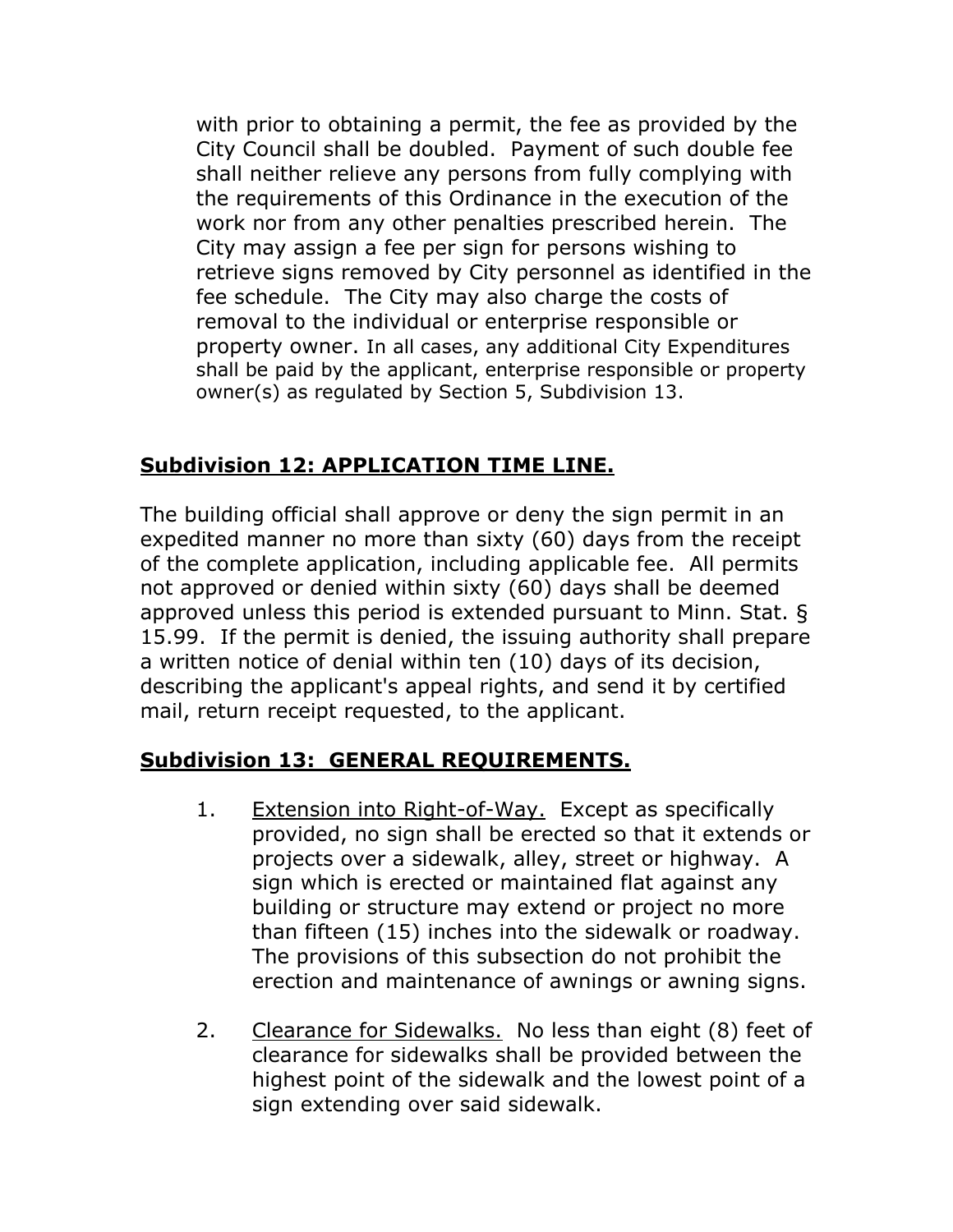- 3. Clearance for Roadways. No less than fourteen (14) feet of clearance for roadways shall be provided between the highest point of the roadway or curb and the lowest point of a sign extending over, or within three (3) feet of said roadway.
- 4. Height. Unless otherwise provided, the top of a sign, including its superstructure, if any, shall be no higher than the roof of the building to which such sign may be attached or twenty-two (22) feet, whichever height is less. Freestanding Signs, including any superstructure, shall not exceed an overall height of twenty-five (25) feet.
- 5. Landscaping. All Freestanding Signs shall be located on land in an area which is landscaped or if such land is part of an approved parking area, it shall be surfaced or paved as required in the zoning code.
- 6. Variable Message Signs. Electronic message signs shall comply with the following:
	- A. the message does not change more than once every eight (8) seconds;
	- B. the sign shall be at least fifty (50) feet from any residential district or use;
	- C. the variable message sign shall not exceed twenty-five (25) percent of the maximum allowable aggregate sign area for the use to which it pertains;
	- D. the following modes of displaying the message shall be permitted, all other modes are prohibited:
		- i) fade in/fade out
		- ii) left to right or right to left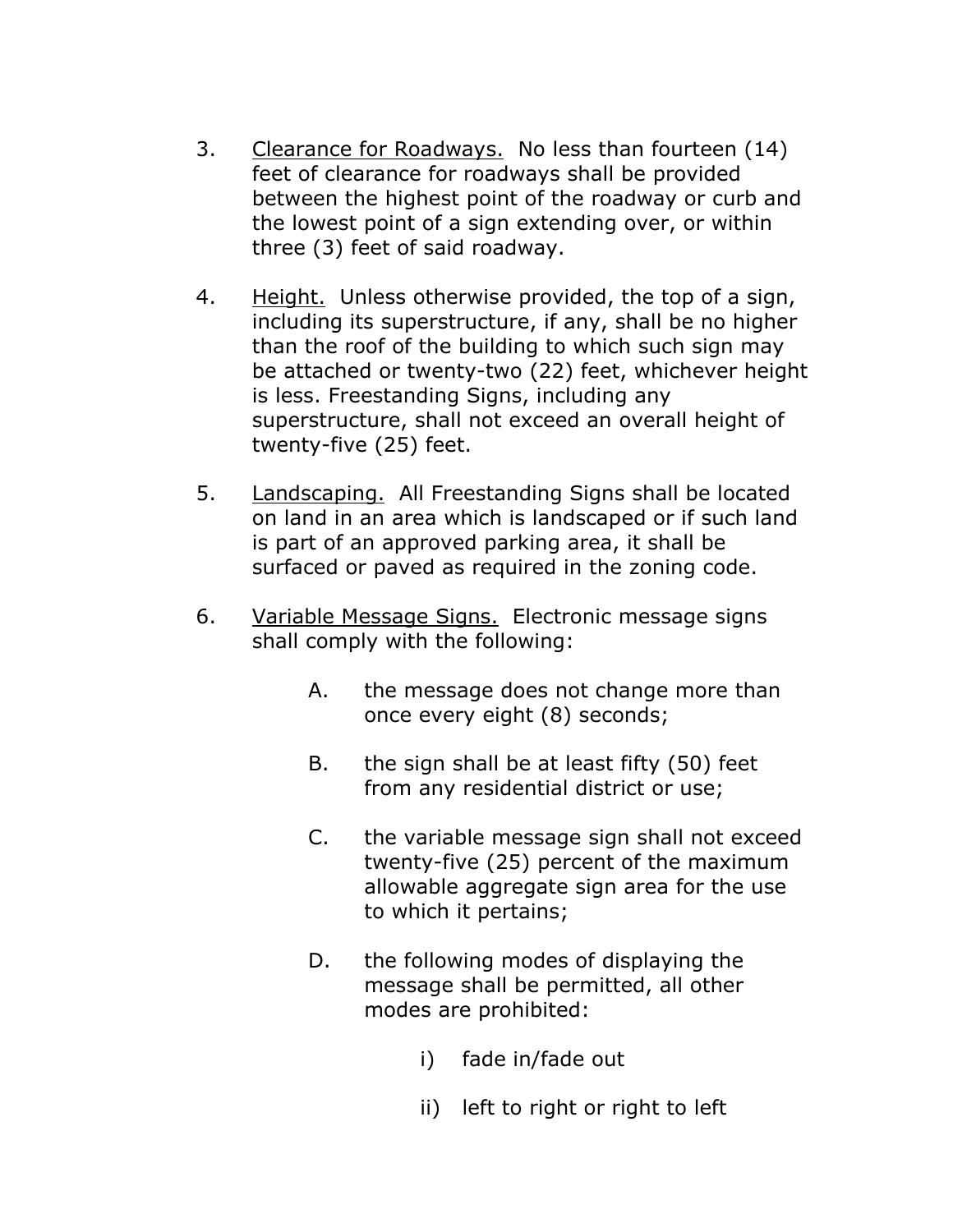- iii) top to bottom or bottom to top, and
- E. modes which cause the message to flash are prohibited;
- 7. Number of sign facings. A sign may not contain more than two (2) surface facings or areas facing the public right-of-way.
- 8. Area. Notwithstanding any other provision of this ordinance, no sign shall exceed three hundred (300) square feet in area.
- 9. Setback. Signs shall comply with all setback and side yard requirements for other structures, except where specifically noted herein, and be located on private property.

#### **Subdivision 14: CONSTRUCTION STANDARDS.**

All signs shall be designed, constructed and maintained in accordance with the following standards:

- 1. Signs shall be consistent and harmonious with the architectural style of the subject and surrounding properties.
- 2. The size and style of graphics, its scale, proportion, design, material and texture as well as the size and style of the letter shall relate to the building to which it refers and/or is attached and with the property and with the district that surrounds it.
- 3. The architecture of the building should allow for specific locations for signs and signage should be limited to those areas.
- 4. Signs should be an integral part of the design of storefront alterations and new constructions. Signs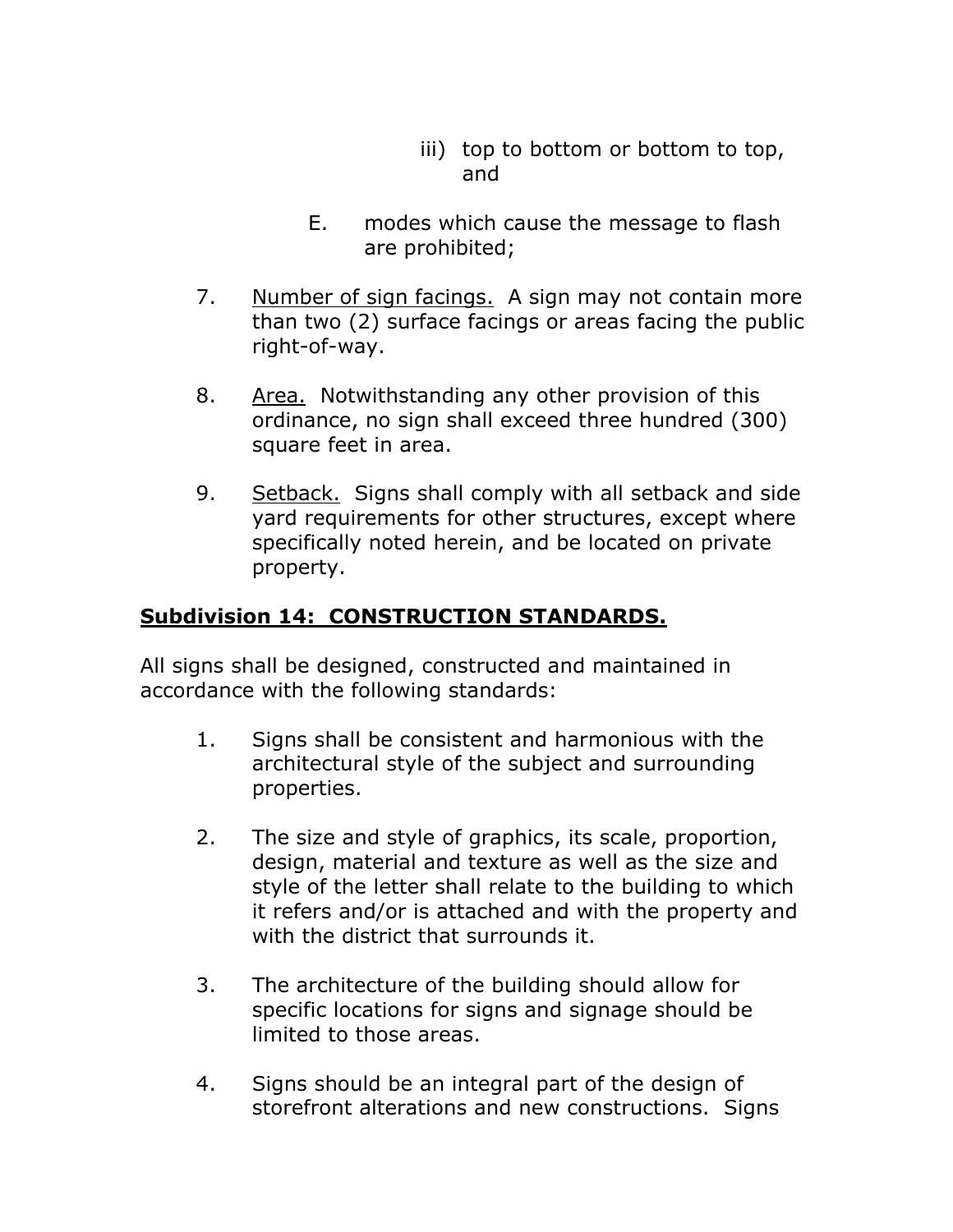should not obscure architectural elements of structures.

- 5. The design and alignment of signs on multiple use buildings shall be coordinated so as to achieve a unified appearance.
- 6. All signs shall comply with applicable provisions of any applicable Building Code and Electrical Code. Freestanding signs are considered structures and shall meet requirements of the Building Code, including inspection by the Building Inspector.
- 7. Unless otherwise noted all signs shall be constructed of permanent materials and shall be permanently attached. Signs constructed with high-quality, natural materials such as stone, glass, wood, brick and similar materials are preferred.
- 8. All signs shall contain current information. Outdated signs, or signs with outdated information, shall be removed by the property owner.
- 9. Painting, repainting, cleaning, and normal maintenance and repair of a sign or sign structure is required to protect the sign and prevent its deterioration and maintain its neat appearance. Such maintenance is allowed without permit unless a structural change is made.
- 10. All signs shall be maintained in good condition and areas within six (6) feet around the sign shall be kept free from debris, high weeds and anything else that would constitute a nuisance.
- 11. Electrical signs may not be powered by overhead wiring.

## **Subdivision 15: UNAUTHORIZED SIGNS.**

The following signs are unauthorized signs and are prohibited by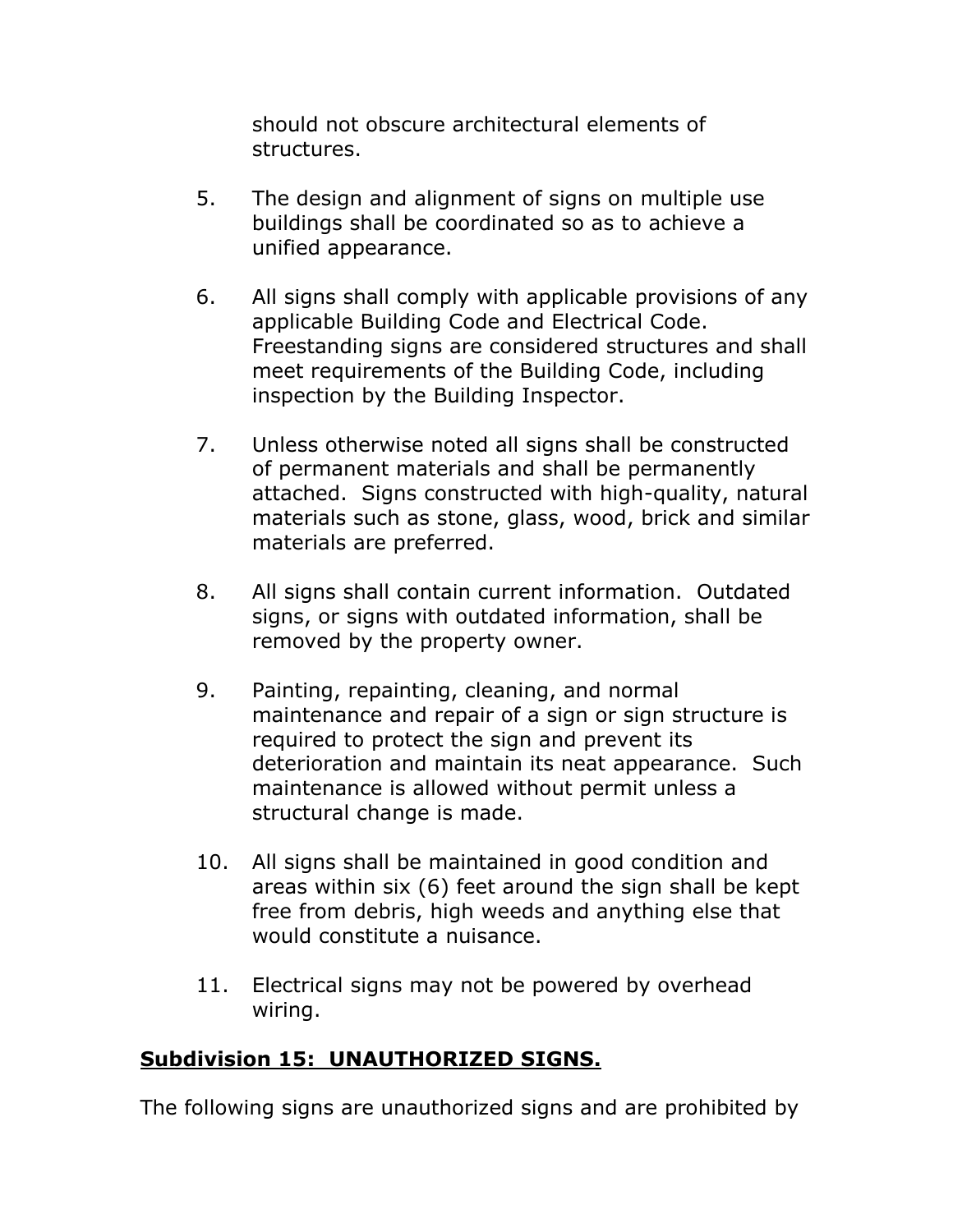this Section:

- 1. Any sign, signal, marking or device which purports to be or is an imitation of or resembles any official traffic control device or railroad sign or signal, or emergency vehicle signal.
- 2. Signs in Public Right-of-Way. Signs erected or temporarily placed within any street right-of-way or upon public lands or easements or other public rightof-ways except as this ordinance specifically provides or as subject to a license or franchise of the City. The City may allow signs or decorations on, over or within the right-of-way for a specified period of time, in its discretion.
- 3. Signs Obstructing Ingress or Egress. A sign or sign structure erected or maintained that prevents free ingress or egress from any door, window, fire escape, stairway or other opening.
- 4. Fire Escapes. A sign or sign structure attached to a standpipe or fire escape.
- 5. Abandoned Signs. Such signs shall be removed within thirty (30) days after written notice from the City.
- 6. Traffic Obstruction. Any sign that obstructs the vision of drivers or pedestrians or detracts from the visibility of any official traffic control device.
- 7. Flashing and Moving Signs. Except where specifically permitted, any Sign displaying any moving parts, rotating, illuminated with any flashing or intermittent lights, or any animated sign.
- 8. Temporary or Portable Signs. Except as permitted by a temporary sign permit, or as exempted by Subdivision 7.
- 9. Signs on Rocks, Trees or Fences or Public Structures. Signs painted, attached or in any other manner affixed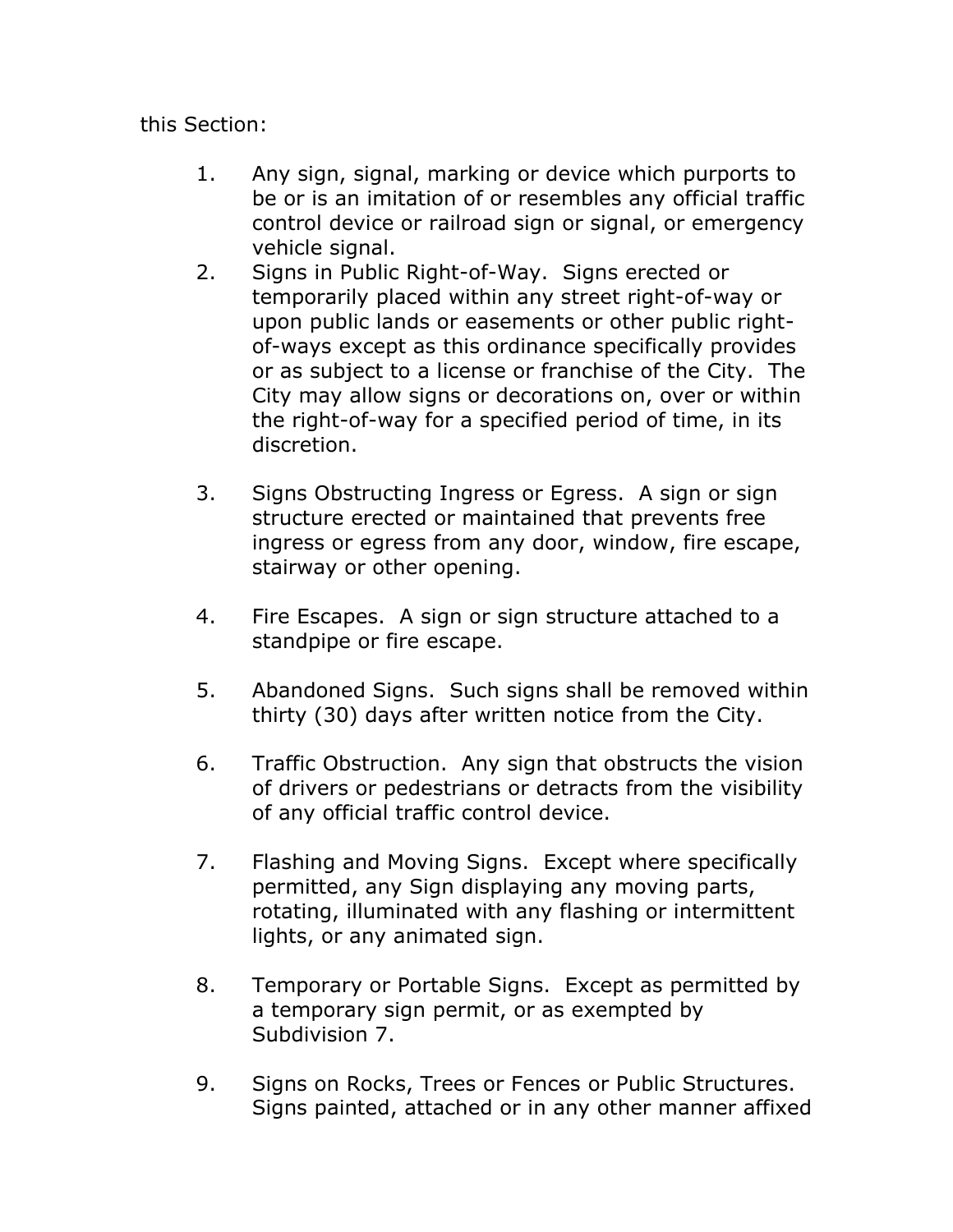to trees, rocks, or similar natural surfaces, or on street/traffic signs, utility poles, bridges, towers or similar public structures.

- 10. Bench signs or signs affixed to amenities such as trash receptacles etc., located in the public right-of-way, unless subject to a license or franchise of the City.
- 11. Illuminated signs in which light is directed onto adjacent property or public streets. Search lights and beacons, and all methods of attracting attention by directing light radiation away from a sign surface, are also prohibited, except where specifically permitted.
- 12. Any sign which becomes structurally unsafe or endangers the safety of a building or premises or endangers the public safety, must be taken down and removed by the owner, agent, or person having the beneficial use of the building, structure or land upon which the sign is located.

### **Subdivision 16: SIGN STANDARDS FOR RESIDENTIAL DISTRICTS.**

In Residential Districts, signs must comply with the following provisions.

- 1. Maximum sign area. No sign or combinations thereof may exceed twelve (12) square feet of aggregate sign area per lot.
- 2. Maximum height. No sign may have a height greater than six (6) feet.
- 3. Except building identification signs, as provided by Subdivision 7(6), no sign may be directly illuminated between the hours of 10:00 pm and 7:00 am.

#### **Subdivision 17: SIGN STANDARDS FOR CENTRAL BUSINESS DISTRICT.**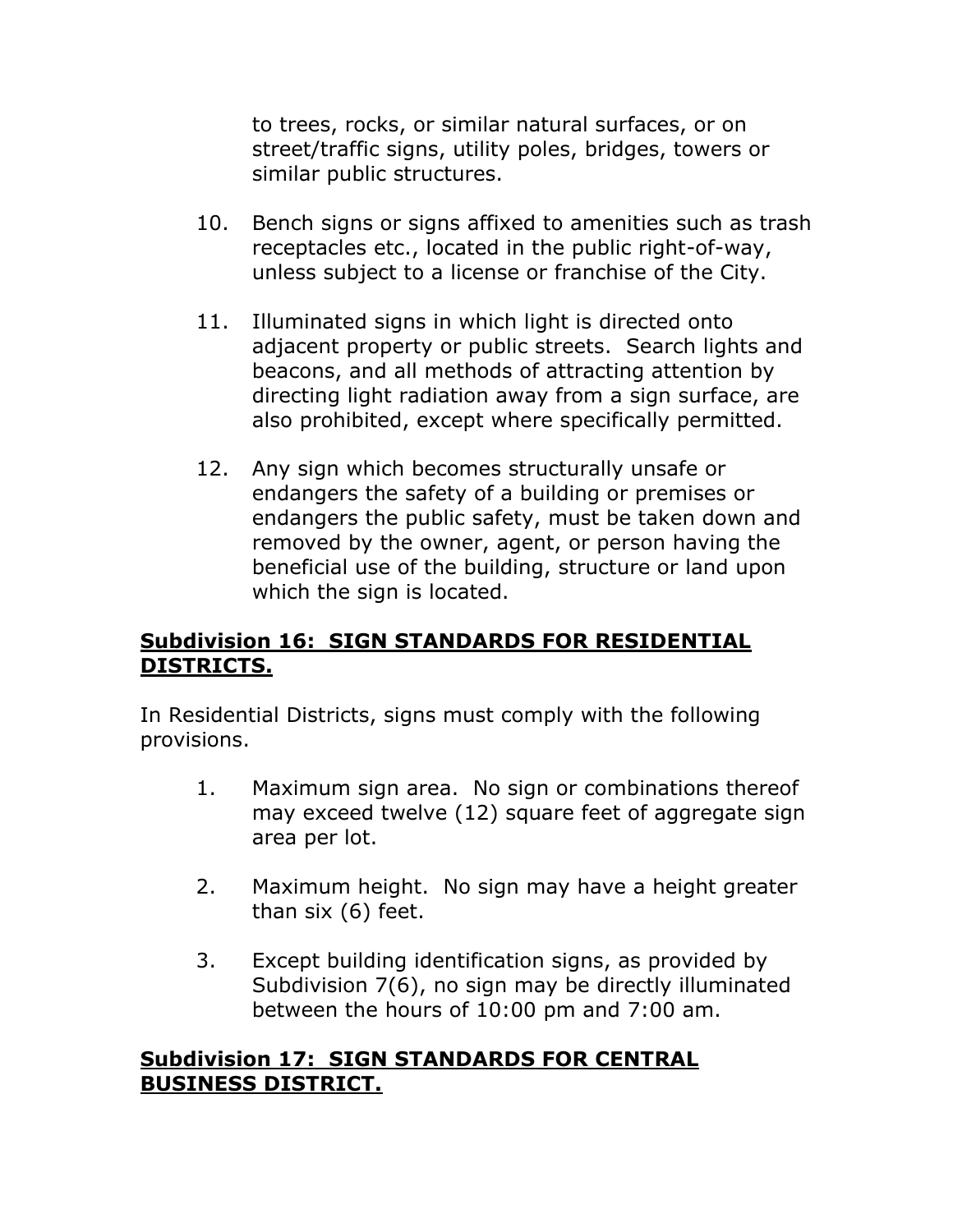In Central Business Districts (B-1), signs must comply with the following provisions.

- 1. Freestanding menu boards for drive-thru businesses are exempt from freestanding sign total aggregate area calculations but are subject to permitting and other zoning requirements.
- 2. Aggregate Area for Freestanding Signs. Except as provided below, the sign area for all signs located on a parcel or lot shall not exceed the lesser of:
	- A. one (1) square foot for each lineal foot of lot frontage;
	- B. fifteen (15) percent of the front façade of the buildings; or
	- C. ninety (90) square feet.
- 3. Hanging Signs. Hanging signs are allowed in the B-1 District, provided:
	- A. each sign is no more than twenty (20) square feet, not including minimal supports;
	- B. the lot or parcel may only contain one hanging sign for every fifty (50) feet of street frontage, however, multiple messages may be included on one sign;
	- C. the sign may only be attached to a building's street facing façade, and only if that surface is within fifteen (15) feet of the street or sidewalk right-of-way; and
	- D. the sign must comply with Subdivision 13(4).
- 4. Aggregate Area for Wall and Canopy Signs. Except as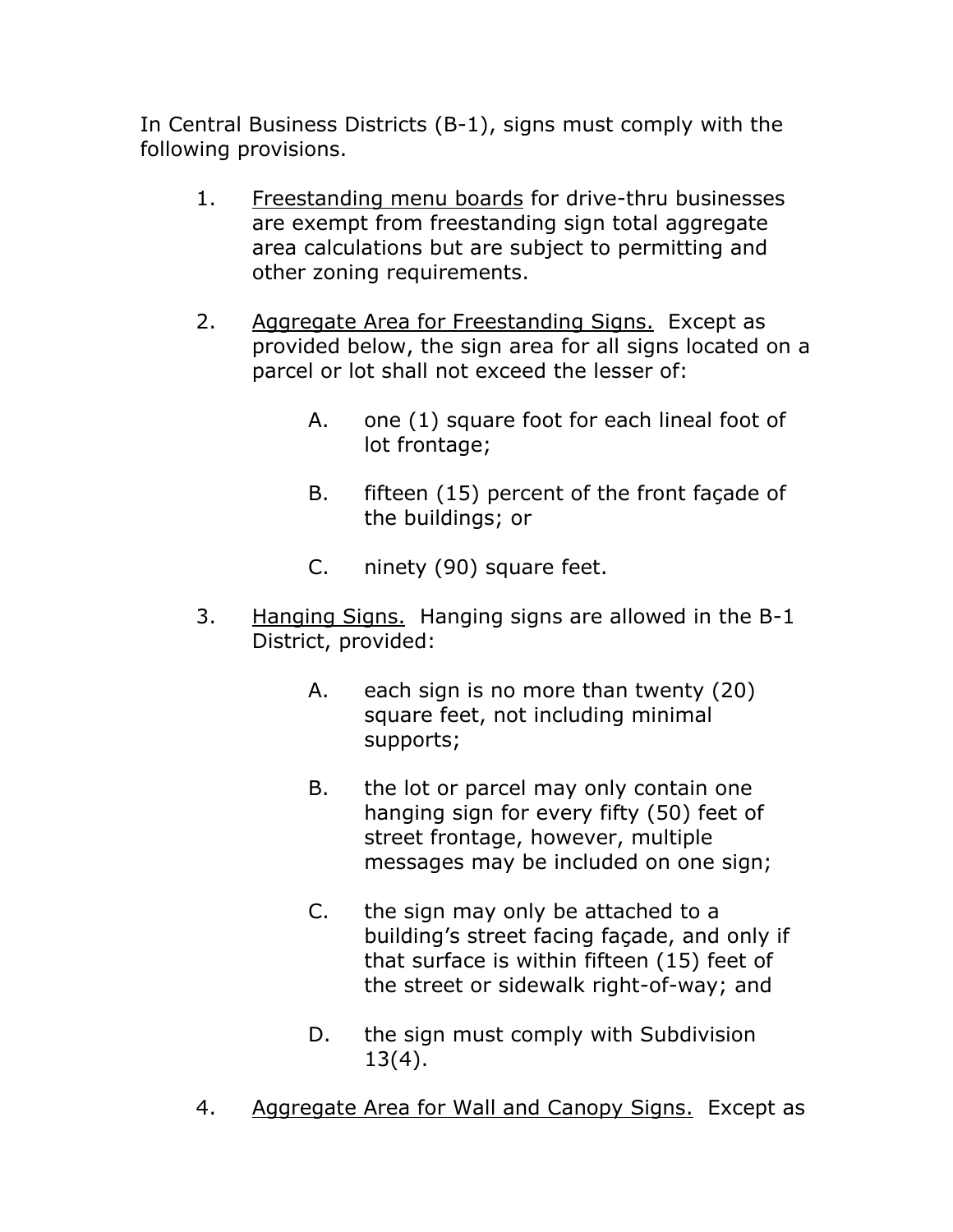provided below, the sign area for all wall and canopy signs located on a parcel or lot may not exceed fifteen (15) percent of the front façade or fifty (50) square feet, whichever is less.

- 5. Property adjacent with frontage on two or more streets. For purposes of applying this Subdivision, each façade fronting a street shall be considered independently. However, the aggregate limit of ninety (90) square feet shall apply to all signs on the lot or parcel.
- 6. Temporary off-premises signs. Signs allowed by Subdivision 7(4) are not calculated in the aggregate area. All other temporary and permanent signs must be accounted for in this limit.
- 7. Maximum height of freestanding signs. Twenty-two (22) feet.
- 8. Additional setback requirements. No sign may be erected within fifty (50) feet of any abutting residential district, if visible from such district in normal leaf-on conditions.

#### **Subdivision 18: SIGN STANDARDS FOR HIGHWAY BUSINESS AND INDUSTRIAL DISTRICTS.**

In Highway Business and Industrial Zoning Districts (B-2, I-1 and I-2), signs must comply with the following provisions.

- 1. Freestanding menu boards for drive-thru businesses are exempt from freestanding sign total aggregate area calculations but are subject to permitting and other zoning requirements.
- 2. Aggregate Area for Freestanding Signs. Except as provided below, the sign area for all freestanding signs located on a parcel or lot shall not exceed the lesser of one (1) square foot for each lineal foot of lot frontage or ninety (90) square feet.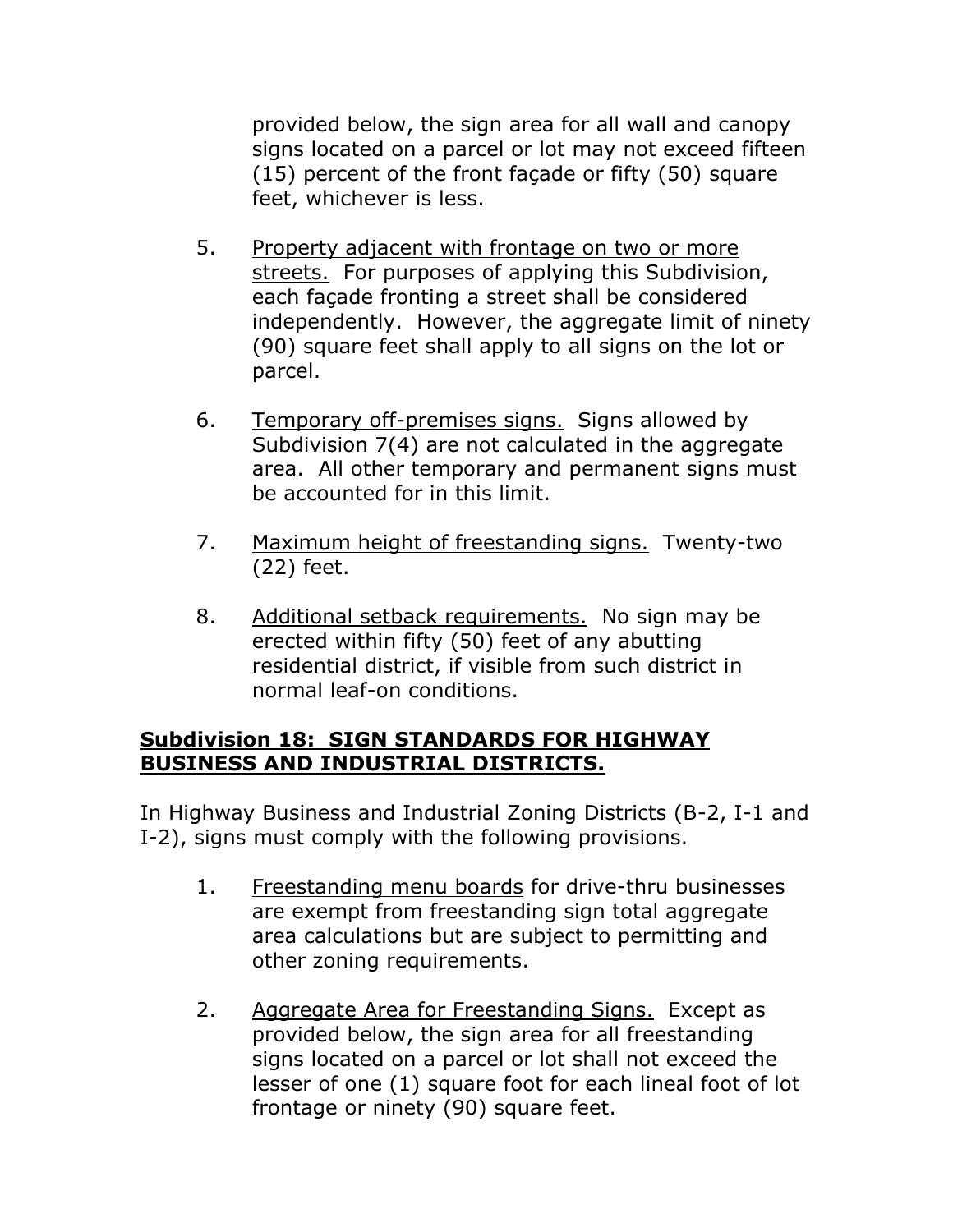- 3. Property adjacent to a highway. For a property zoned a B-2 Zoning District and immediately adjacent to State Highway 23 and State Highway 25, the aggregate limit for freestanding signs shall not exceed the lesser of one (1) square foot for each lineal foot of lot frontage or one hundred twenty 120 square feet.
- 4. Aggregate Area for Wall and Canopy Signs. Except as provided below, the sign area for all for wall and canopy signs located on a parcel or lot shall not exceed fifteen (15) percent of the front façade.
- 5. Property adjacent with frontage on two or more streets. For property zoned B-2 Zoning District, and for purposes of applying the aggregate limit for wall and canopy signs, each façade fronting a street shall be allowed wall or canopy signs equal to fifteen (15) percent of that front façade.
- 6. Temporary off-premises signs. Signs allowed by Subdivision 7(4) are not calculated in the aggregate area. All other temporary and permanent signs must be accounted for in this limit.
- 7. Maximum height of freestanding signs. Twenty-five (25) feet.
- 8. Additional setback requirements. No sign may be erected within fifty (50) feet of any abutting residential district, if visible from such district in normal leaf-on conditions.

#### **Subdivision 19: SIGN STANDARDS FOR OFF-PREMISES SIGNS.**

1. In addition to signs allowed pursuant to Subdivision 7(4), off premises signs are conditional use in B-1, B-2, I-1 and I-2 Zoning Districts, and must also obtain a sign permit. They are subject to the following limitations: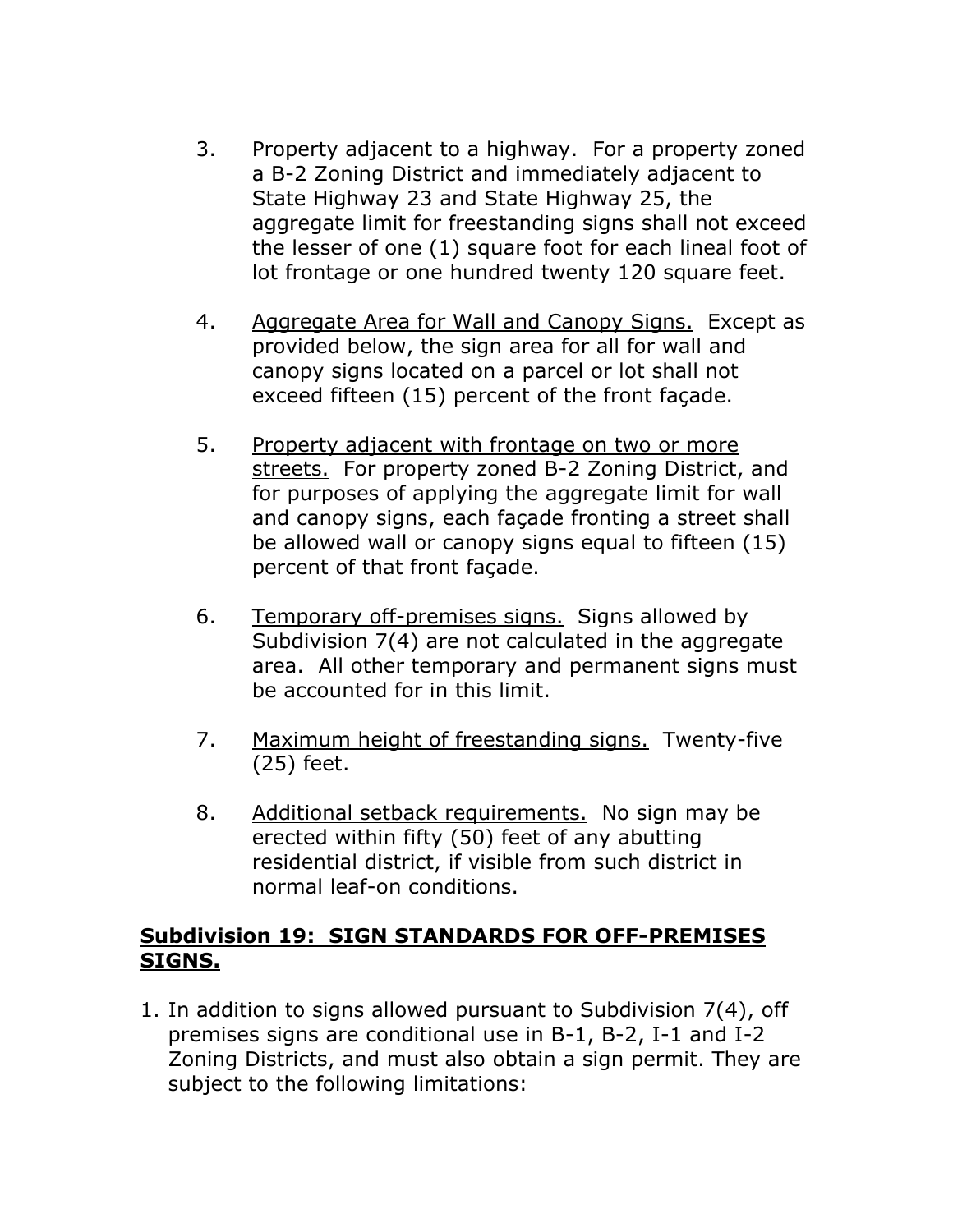- a. Must be wholly located within one hundred (100) feet of State Highway 23 or State Highway 25 right-of-way.
- b. No part of the sign may be constructed:
	- i. upon or over any public right-of-way, or
	- ii. Lower than eight (8) feet high.
- c. Maximum sign area shall be thirty-two (32) square feet.
- d. Maximum height is fifty (50) feet.
- e. Must be located at least one hundred (100) feet from the right-of-way of a street intersection.
- f. Must be located at least two hundred (200) feet from any R-1 or R-2 Zoning District.
- g. Must be located at least five hundred (500) feet from another off-premises sign.
- h. May include no more than two sign faces.
- i. May not be an accessory use to another permitted, conditional, or interim use, and may not be constructed on a lot or parcel that is otherwise developed.
- 2. Billboards or off-premises signs larger than thirty-two (32) square feet are prohibited in all zoning districts.

## **Subdivision 20: NON-CONFORMING SIGNS: COMPLIANCE.**

It is recognized that signs exist within the zoning districts which were lawful before this sign ordinance was enacted, but will be prohibited under the terms of this section. It is the intent of this sign ordinance that nonconforming signs shall not be enlarged upon or expanded, nor be used as grounds for adding other signs or uses prohibited elsewhere in the same district. It is further the intent of this sign ordinance to permit legal nonconforming signs existing on the effective date of this sign ordinance to continue as legal nonconforming signs provided such signs are safe, are maintained so as not to be unsightly, and have not been abandoned or removed, subject to the following provisions: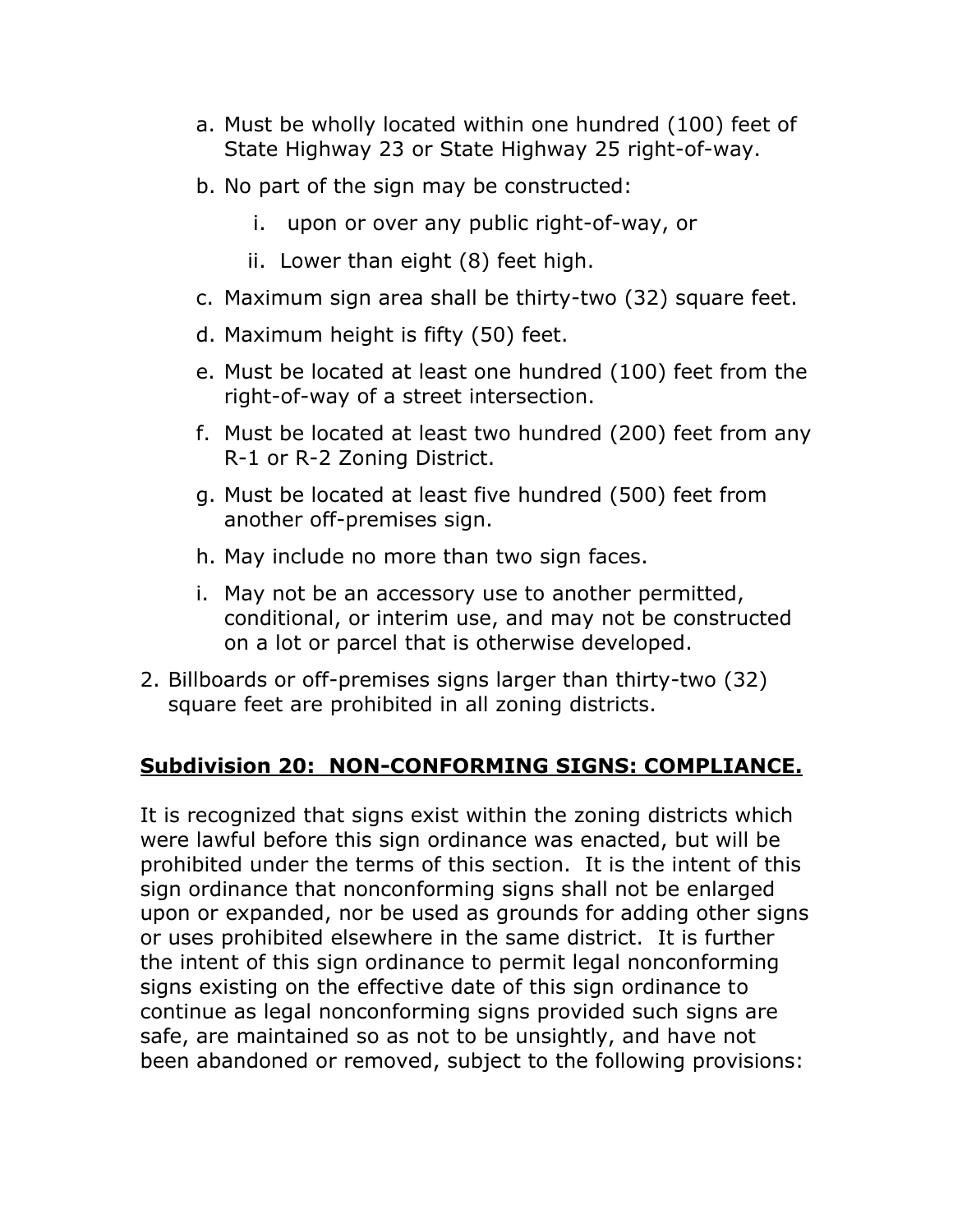- 1. No sign shall be enlarged or altered in a way which increases its nonconformity.
- 2. If the use of the nonconforming sign or sign structure is discontinued for a period of one (1) year, the sign or sign structure shall not be reconstructed or used except in conformity with the provisions of this ordinance.
- 3. Should such nonconforming sign or sign structure be damaged or structure be destroyed by any means to an extent greater than fifty (50) percent of its market value and all required permits for its reconstruction have not been applied for within one hundred eighty (180) days of when the sign or sign structure was damaged, it shall not be reconstructed or used except in conformity with the provisions of this ordinance.
- 4. Should such sign or sign structure be moved for any reason for any distance whatsoever, it shall thereafter conform to the regulations for the zoning district in which it is located after it is moved.
- 5. No existing sign devoted to a use not permitted by the zoning code in the zoning district in which it is located shall be enlarged, expanded or moved except in changing the sign to a sign permitted in the zoning district in which is it located.
- 6. When a building loses its nonconforming status all signs devoted to the structure shall be removed and all signs painted directly on the structure shall be repainted in a neutral color or a color which will harmonize with the structure.

# **Subdivision 21: VIOLATIONS.**

Violation of this section is a violation as a misdemeanor, and enforced under Section 25. Each day that the violation continues is a separate offense.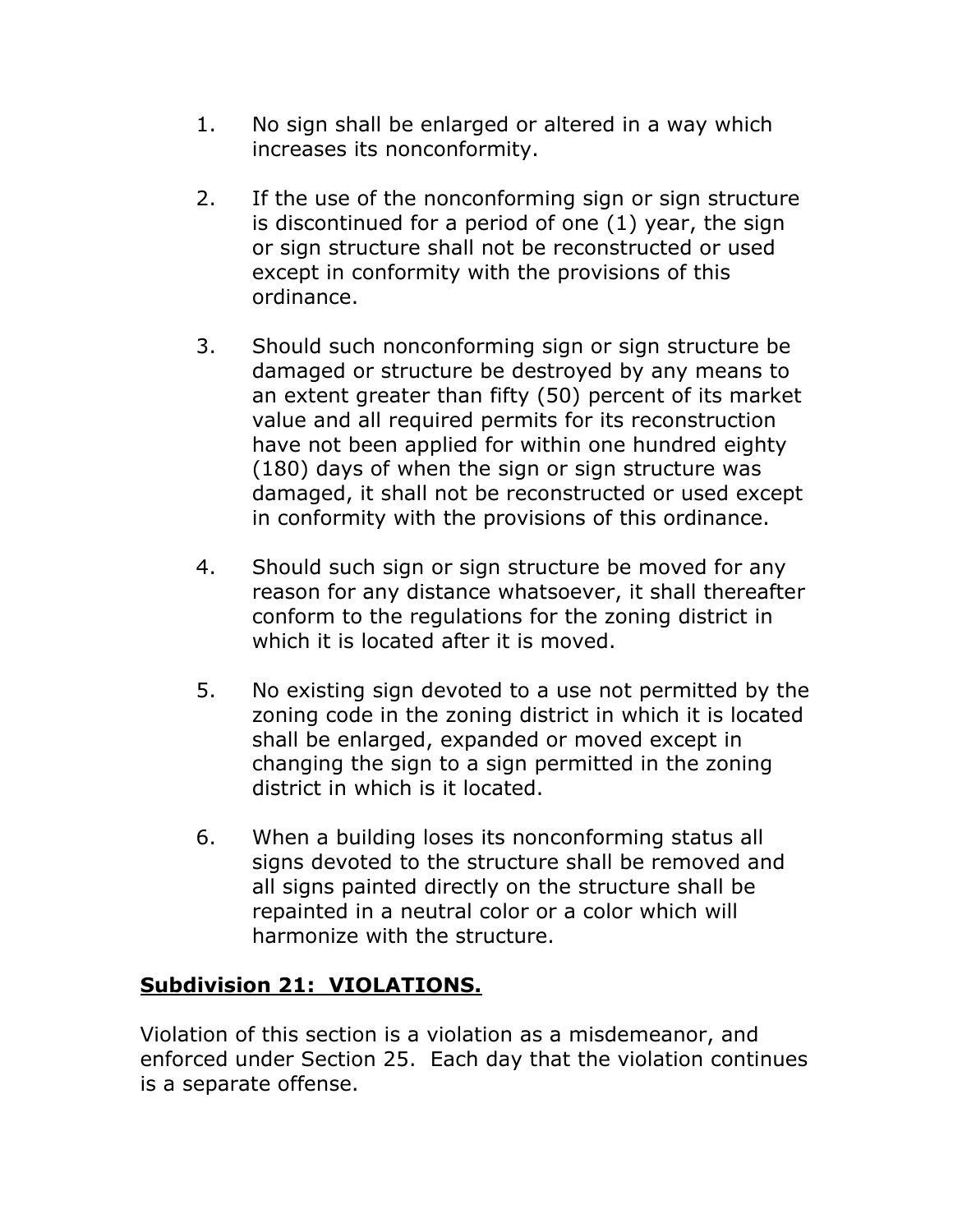## **Subdivision 22: NON-COMMERCIAL SPEECH.**

Notwithstanding any other provisions of this sign ordinance, all signs of any size containing Non-Commercial Speech may be posted from August 1 in any general election year until ten (10) days following the general election and thirteen (13) weeks prior to any special election until ten (10) days following the special election. No permit shall be required for a sign placed pursuant to this subdivision. These signs shall be subject to any applicable restrictions on campaigning in and around polling places.

# **Subdivision 23: SUBSTITUTION CLAUSE.**

The owner of any sign which is otherwise allowed by this sign ordinance may substitute non-commercial speech in lieu of any other commercial speech or non-commercial speech. This substitution of copy may be made without any additional approval or permitting. The purpose of this provision is to prevent any inadvertent favoring of commercial speech over noncommercial speech, or favoring of any particular non-commercial speech over any other non-commercial speech. This provision prevails over any more specific provision to the contrary.

# **Subdivision 24: EFFECTIVE DATE.**

This ordinance shall be effective immediately upon its passage and publication.

Section 8, Subdivision 3, paragraph 2 and paragraph 2(B) of the Zoning Ordinance Number 319 was amended by Ordinance Number 337, adopted August 5, 2003 and published August 12, 2003.

Subdivision 3(3)(C) was amended by Ordinance Number 379 Interim Sign Ordinance, passed November 20, 2007 and effective November 27, 2007. (Page 61- A)

Section 8 Signs was amended and replaced in its entirety by Ordinance Number 383, passed April 1, 2008 and published May 6, 2008.

Section 8 Signs, Subdivision  $11$  – Fees, was amended by adding a new last sentence Ordinance Number 414, passed and adopted November 5, 2013 and published November 12, 2013.